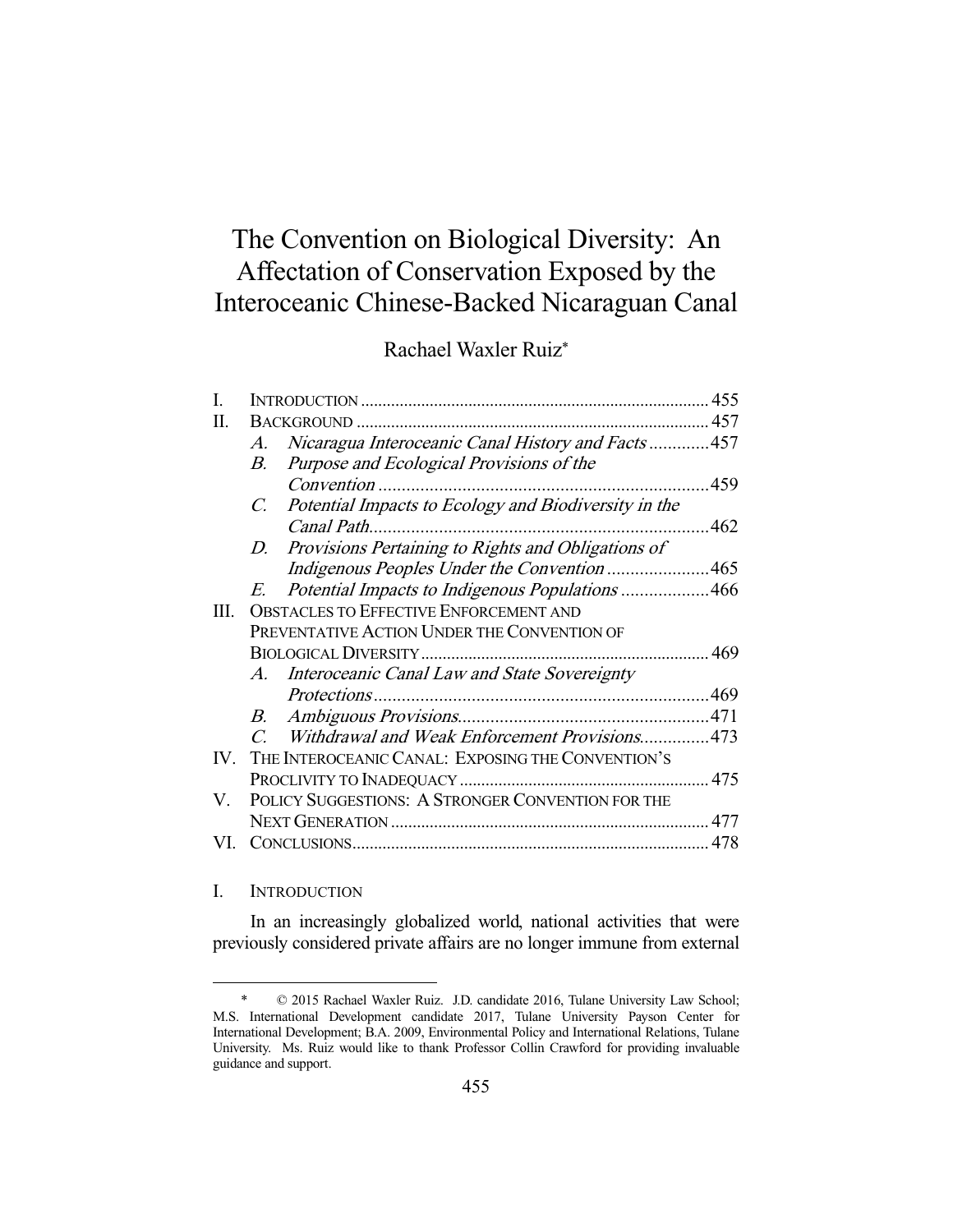and international scrutiny. This new exposure has become especially apparent as nations around the world try to balance natural resource exploitation and preservation. For this reason, in 1988, the United Nations Environmental Program (UNEP) created a group to "explore the need for an international convention on biological diversity" due to the threat of "[s]pecies extinction caused by human activities," and because "biological diversity is a global asset of tremendous value to present and future generations." The text for the Convention was agreed upon in May 1992 at the Nairobi Conference for the Adoption of the Agreed Text of the Convention on Biological Diversity.<sup>2</sup> On June 5, 1992, the Convention on Biological Diversity (Convention) was opened for signatures at the United Nations Conference on Environment and Development, commonly known as the Rio "Earth Summit," and then entered into force on December 29, 1993, after receiving 168 signatures.<sup>3</sup>

 Over two decades later, the proposed Chinese-sponsored Interoceanic Canal in Nicaragua (Canal) illustrates that increased attention and enforcement of the Convention is paramount. Due to the nature of the Canal project in its breadth, projected path, and geography, the Convention would seem to provide guidance as to the limitations and responsibilities of the countries involved, especially in light of the fact that both Nicaragua and China are parties to the Convention.<sup>4</sup>

 An analysis of the potential devastation to delicate ecosystems, endangered species, and indigenous populations, due to the construction and maintenance of the Canal, reveals potential violations of the Convention requirements. Enforcement, however, may be difficult because of the Convention's ambiguous terms, deference to state sovereignty, withdrawal allowances, and weak enforcement provisions. Action under the Convention is further hindered by changes in Nicaraguan legislation that grant full rights to the Chinese association Hong Kong Nicaragua Canal Development Investment Company (HKND) to use the land, water, and natural resources in any way necessary for the construction of the Canal and its subsidiary projects.<sup>5</sup>

<sup>1.</sup> History of the Convention, CONVENTION ON BIOLOGICAL DIVERSITY, http://www.cbd. int/history/(last visited Feb. 8, 2015).<br>  $\frac{2}{10}$ 

 $2<sup>1</sup>$ 

 <sup>3.</sup> Id.

 <sup>4.</sup> Nicaragua and China signed the Convention on Biological Diversity in June of 1992. China ratified the Convention on January 5, 1993, and Nicaragua on November 20, 1995. List of Parties, CONVENTION ON BIOLOGICAL DIVERSITY, http://www.cbd.int/information/parties.shtml (last visited Jan. 29, 2015).

<sup>5.</sup> José Adán Silva, Nicaragua's New Canal Threatens Biggest Source of Water, INTER PRESS SERVICE (Aug. 23, 2013), http://www.ipsnews.net/2013/08/nicaraguas-new-canal-threatensbiggest-source-of-water/; Ley No. 840, 14 June 2013, Ley Especial para el Desarrollo de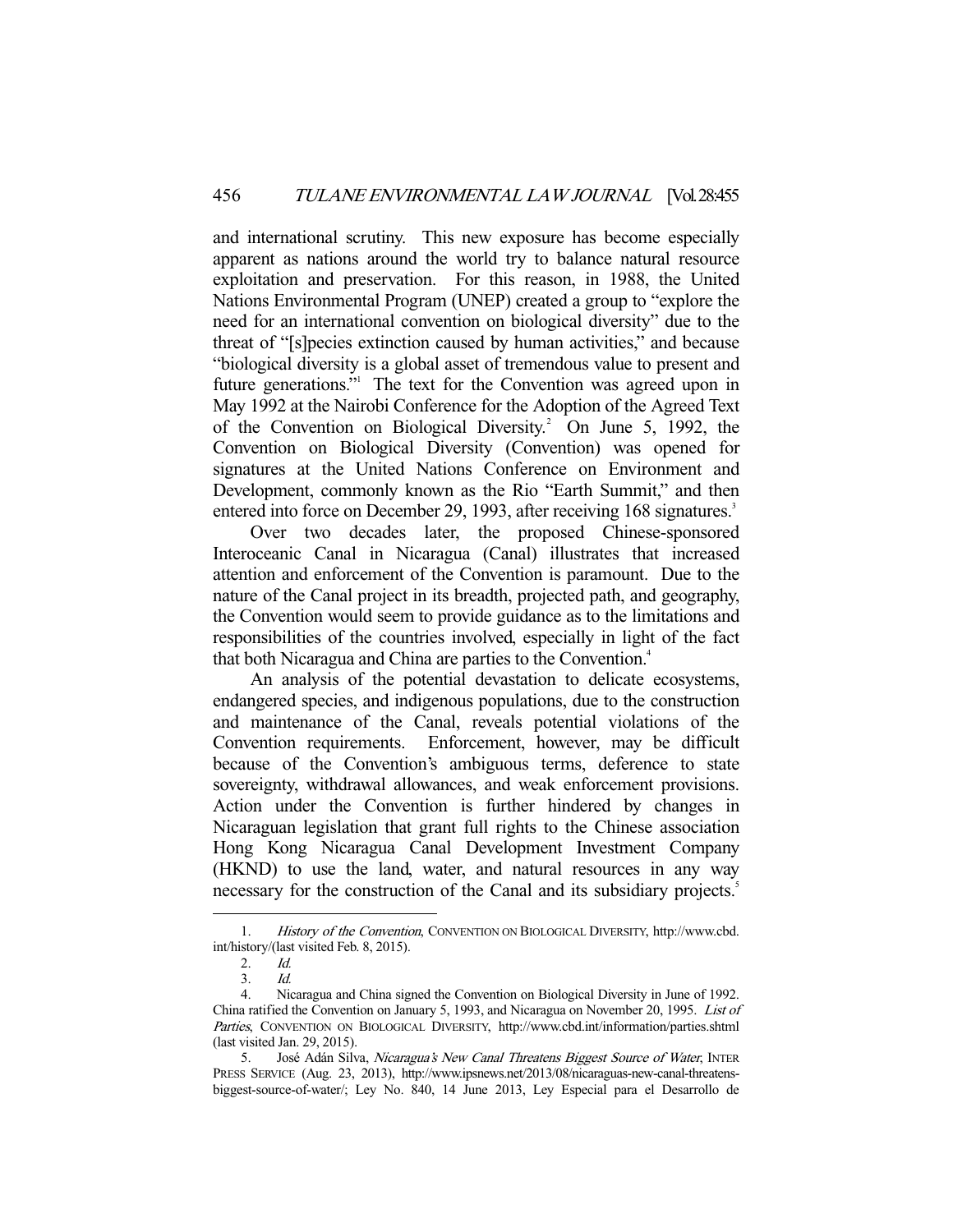Thus, while the project may lead to numerous violations of the Convention, Nicaragua will likely not face any legal consequences.

 The purpose of this Comment is to demonstrate the feebleness of the Convention by using the Interoceanic Nicaraguan Canal as a case study. The Comment begins with an examination of the relevant provisions of the Convention, followed by their direct applicability to the proposed project. Next, the Comment analyzes the limitations of the Convention both textually and in practice. Then, the Comment concludes that the Convention only scratches the surface of preservation and that its provisions lack the force needed to provide concrete means to prevent or punish parties for violations involving the extensive ecological damage from projects such as the Canal. Finally, the Comment will suggest means to strengthen the Convention to prevent further harm to areas like those in Nicaragua.

#### II. BACKGROUND

-

#### A. Nicaragua Interoceanic Canal History and Facts

 Nicaragua is the second poorest country in the Western Hemisphere, after Haiti, and the poorest Spanish-speaking country in the world.<sup>6</sup> Historically, Nicaragua has been sparsely populated and has relied heavily on agricultural exports, which may explain why many Nicaraguan officials are depending on the Canal to propel the country out of poverty.<sup>7</sup> In 1914, Nicaragua signed the Bryan-Chamorro Treaty,<sup>8</sup> which granted the United States exclusive rights to build a canal in Nicaragua.<sup>9</sup> The agreement had the effect of prohibiting a Nicaraguan

Infraestructura y Transporte Nicaragüense Atingente a El Canal, Zonas de Libre Comercio e Infraestructuras Asociadas [Special Law for the Development of Nicaraguan Infrastructure and Transportation Regarding the Free Trade Zones and Associated Infrastructure in the Canal Zone] art. 3, LA GACETA, DIARIO OFICIAL [L.G.], 14 June 2013 (Nicar.).

 <sup>6.</sup> NELL FARRELL, NICARAGUA BEFORE NOW: FACTORY WORK, FARMING, AND FISHING IN A LOW-WAGE GLOBAL ECONOMY 8 (2010).

 <sup>7.</sup> Id. at 11. Nicaragua's Vice President, Omar Halleslevens, claims, "With this great canal, Nicaragua expects to move 5% of the world's commerce that moves by sea, which will bring great economic benefits and double the GDP." Nicaragua Launches Construction of Inter-Oceanic Canal, BBC NEWS (Dec. 23, 2014, 1:15 AM), http://www.bbc.com/news/world-latinamerica-30584559.

 <sup>8.</sup> FARRELL, supra note 6, at 8-9 (discussing Bryan-Chamorro Convention, U.S.-Nicar., Aug. 5, 1914, EBSCOHost 21213070); Robert Freeman Smith, A Note on the Bryan-Chamorro Treaty and German Interest in a Nicaraguan Canal, 9 CARIBBEAN STUD. 63, 63 (1969) (discussing Bryan-Chammoro Convention, supra).

Jon Lee Anderson, Breaking Ground on the Nicaragua Canal, NEW YORKER (Jan. 2, 2015), http://www.newyorker.com/news/news-desk/breaking-ground-nicaragua-canal?intcid=modlatest (discussing Bryan-Chamorro Convention, supra note 8).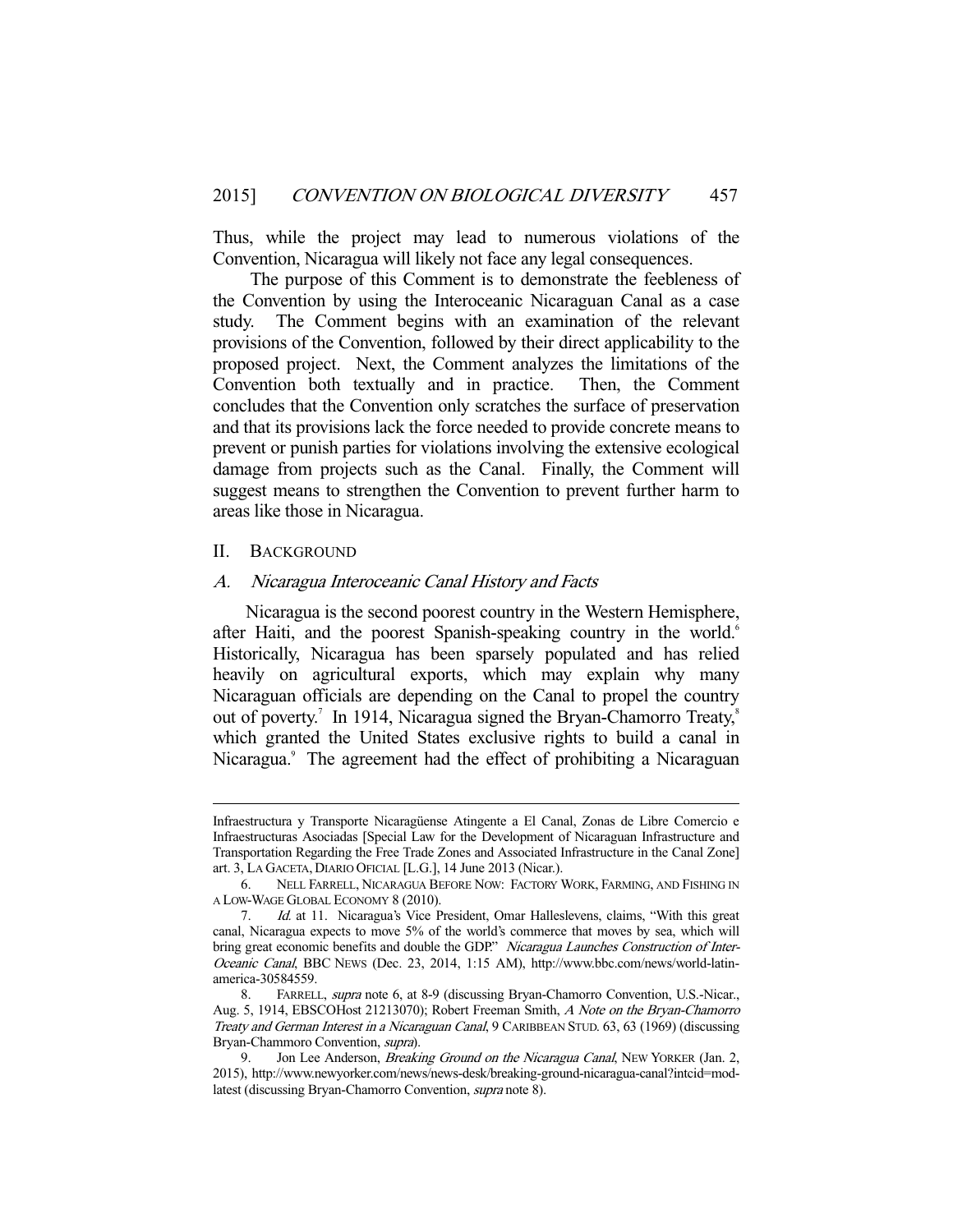canal that could compete with the Panama Canal.<sup>10</sup> Nicaragua has since been nursing this wound, only inciting the desire to one day have an interoceanic canal of its own. It seems that day has come, but the world is a different place than it was a century ago. While the potential economic gain is appealing, $\frac{1}{1}$  the practicability and long-term value of such a grand project must be considered in the context of globalization, incorporating global issues, such as environmental instability and the international movement towards universal human rights.

 In June 2013, Nicaragua enacted legislation that granted HKND, a Chinese company led by Chinese telecommunications billionaire Wang  $\text{Jing}$ ,<sup>12</sup> the right to construct a canal through southern Nicaragua.<sup>13</sup> HKND will have the right to use and operate the Canal for the next fifty years, subject to a fifty-year renewal.<sup>14</sup> HKND will pay Nicaragua \$10 million annually for ten years and then a gradually increasing share of Canal revenues, beginning at a mere 1%.<sup>15</sup> After fifty years, Nicaragua will be a majority shareholder.<sup>16</sup> The proposed Canal will be three times the length of the Panama Canal and located only about 550 miles north.<sup>17</sup> The proposed path runs from Punta Gorda on the Caribbean Coast to the Brito River on the Pacific side and continues through forests, biological reserves, wetlands, and autonomous regions.<sup>18</sup> The approximately 178-

 13. Rachel Nuwer, Nicaragua Plans To Bisect the Country with a Massive Canal, SMITHSONIAN (Feb. 20, 2014), http://www.smithsonianmag.com/science-nature/Nicaragua-plansbisect-country-massive-canal-180949838/?no-ist; Carrie Kahn, Morning Edition: A Chinese Man, a \$50 Billion Plan and a Canal To Reshape Nicaragua, NPR (Aug. 14, 2014, 10:35 PM), http://www.npr.org/blogs/parallels/2014/08/14/340402716/nicaragua-banks-on-its-own-canal-toboost-economy; see also Ley No. 840, 14 June 2013, Ley Especial para el Desarrollo de Infraestructura y Transporte Nicaragüense Atingente a El Canal, Zonas de Libre Comercio e Infraestructuras Asociadas [Special Law for the Development of the Nicaraguan Infrastructure & Transportation Regarding the Free Trade Zones & Associated Infrastructure in the Canal Zone], LA GACETA, DIARIO OFICIAL [L.G.] 14 June 2013 (Nicar.).

14. Nuwer, *supra* note 13; Axel Meyer & Jorge A. Huete-Pérez, *Conservation: Nicaragua* Canal Could Wreak Environmental Ruin, NATURE (Feb. 19, 2014), http://www.nature.com/news/ conservation-nicaragua-canal-could-wreak-environmental-ruin-1.14721.

15. Brianna Lee, Nicaragua's Canal Project Pushes Forward Despite Economic, Environmental Questions, INT'L BUS. TIMES (Aug. 15, 2014, 2:47 PM), http://www.ibtimes.com/ nicaraguas-canal-project-pushes-forward-despite-economic-environmental-questions-1655176.

16. See Jonathan Watts, Land of Opportunity—and Fear-Along Route of Nicaragua's Giant New Canal, GUARDIAN (Jan 20, 2015, 8:07 AM), http://www.theguardian.com/world/2015/ jan/20/-sp-nicaragua-canal-land-opportunity-fear-route.

17. Nuwer, *supra* note 13.

-

18. Meyer & Huete-Pérez, supra note 14; Brian Clark Howard, Nicaraguan Canal Could Wreck Environment, Scientists Say, NAT'L GEOGRAPHIC (Feb. 20, 2014), http://news.nationalgeo

<sup>10.</sup> *Id.* (discussing Bryan-Chamorro Convention, *supra* note 8).

 <sup>11.</sup> Nicaragua Launches Construction of Inter-Oceanic Canal, supra note 7.

<sup>12.</sup> Ishaan Tharoor, Why the Chinese-Backed Nicaragua Canal May Be a Disaster, WASH. POST (Dec. 23, 2014), http://www.washingtonpost.com/blogs/worldviews/wp/2014/12/23/whythe-chinese-backed-nicaragua-canal-may-be-a-disaster/.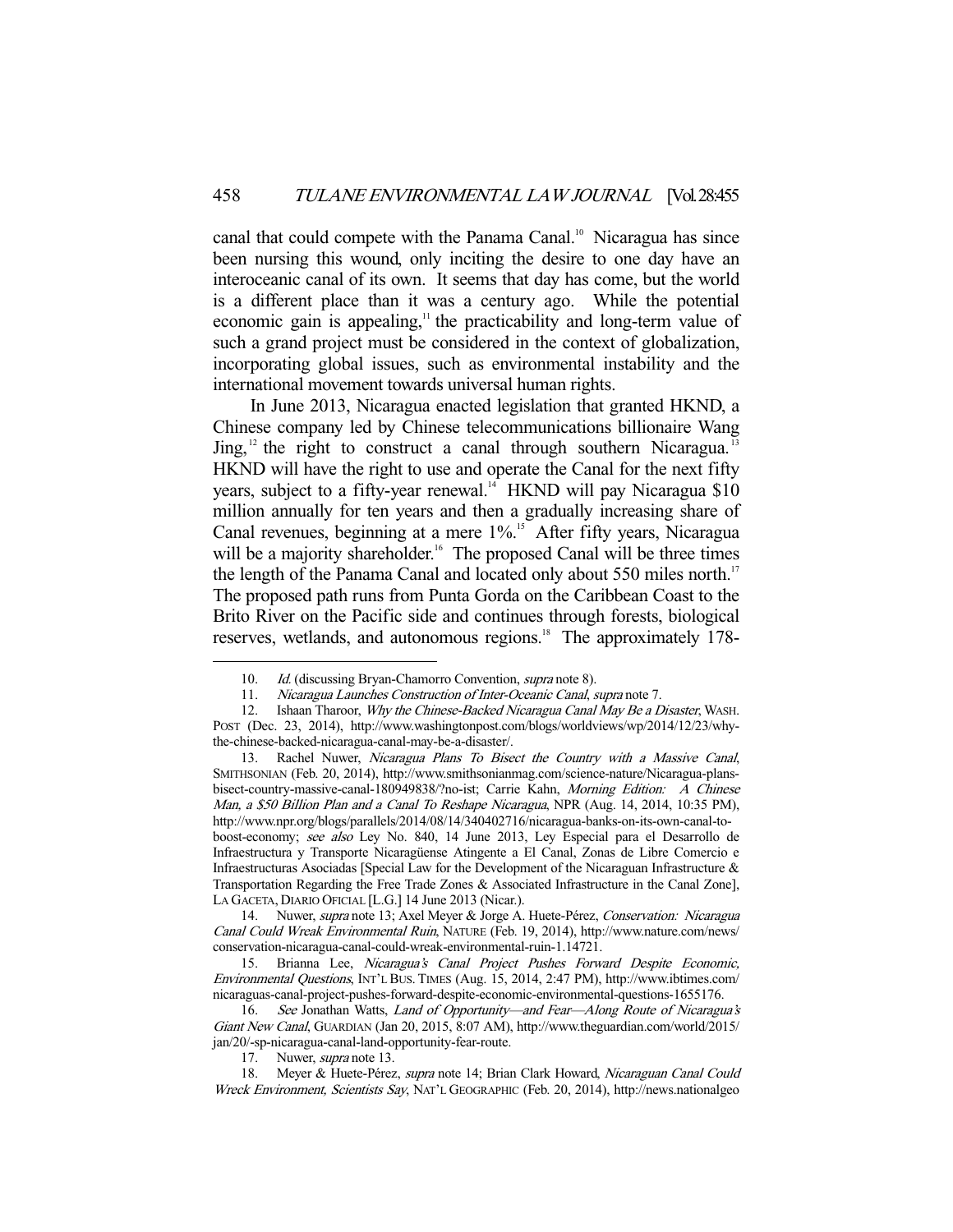mile path will cut through Lake Nicaragua, the largest freshwater lake in Central America.<sup>19</sup> Out of multiple options, this route was approved on July 7, 2014, with projected costs estimated at \$50 billion.<sup>20</sup> The project broke ground on December 22, 2014, with the construction of the first  $access road.<sup>21</sup>$  In addition to the Canal itself, the project plans include subprojects such as ports, free-trade zones, tourist complexes, an international airport, access roads, and a multipurpose manufacturing complex. $22$ 

#### B. Purpose and Ecological Provisions of the Convention

 A large majority of diverse plant and animal species live in tropical areas, especially in rainforests and marine ecosystems, most of which are located within the borders of developing countries.<sup>23</sup> The Convention "is the main international instrument addressing biodiversity issues."<sup>24</sup> Accordingly, international preservation initiatives are essential for two key reasons.<sup>25</sup> First, many species' migration patterns cross through multiple state territories.<sup>26</sup> Preservation efforts of one state are rendered meaningless if the same animals are destroyed in another.<sup>27</sup> Second, no state wants to be at a comparable economic disadvantage.<sup>28</sup> Consequently,

graphic.com/news/2014/02/140220-nicaraguan-canal-environment-conservation/; Lee, supra note 15.

<sup>19.</sup> Howard, *supra* note 18; Watts, *supra* note 16.

<sup>20.</sup> Lee, supra note 15; Christopher Cruz, A Grand Undertaking, HARV. POL. REV. (Jan. 25, 2015, 7:11 PM), http://harvardpolitics.com/world/grand-undertaking/.

 <sup>21.</sup> Nicaragua's Canal Digging for Truth, ECONOMIST (Dec. 20, 2014), http://www. economist.com/node/21636794; Nicaragua Breaks Ground on Historic Canal Project, USA TODAY (Dec. 23, 2014, 12:57 AM), http://www.usatoday.com/story/news/world/2014/12/23/ nicaragua-breaks-ground-on-historic-canal-project/20796913/.

 <sup>22.</sup> Ivan Castano, Sides Spar over Environmental Impact of Nicaragua Canal To Connect Atlantic, Pacific, BLOOMBERG L. (Oct. 22, 2014), https://www.bloomberglaw.com/document/ X4R4B128000000?campaign=bnaemaillink&issue=20141008&jcsearch=bna%2520a0f6w4e1e8 &js=0&sitename=bna&subscriptiontype=bnainer#jcite (subscription required).

<sup>23.</sup> R. Jayakumar Nayar & David Mohan Ong, Developing Countries, 'Development' and the Conservation of Biological Diversity, in INTERNATIONAL LAW AND THE CONSERVATION OF BIOLOGICAL DIVERSITY 235 (Michael Bowman & Catherine Redgwell eds., 1996).

 <sup>24.</sup> Chiara Ragni, Procedures and Mechanisms on Compliance Under the 2000 Cartagena Protocol on Biosafety to the 1992 Convention on Biological Diversity, in NON-COMPLIANCE PROCEDURES AND MECHANISMS AND THE EFFECTIVENESS OF INTERNATIONAL ENVIRONMENTAL AGREEMENTS 101 (Tullio Treves et al. eds., 2009) (discussing Convention on Biological Diversity, June 1992, 1760 U.N.T.S. 79).

<sup>25.</sup> Robin Churchill, The Contribution of Existing Agreements for the Conservation of Terrestrial Species and Habitats to the Maintenance of Biodiversity, in INTERNATIONAL LAW AND THE CONSERVATION OF BIOLOGICAL DIVERSITY, supra note 23, at 72.

 <sup>26.</sup> Id.

 <sup>27.</sup> Id.

 <sup>28.</sup> Id.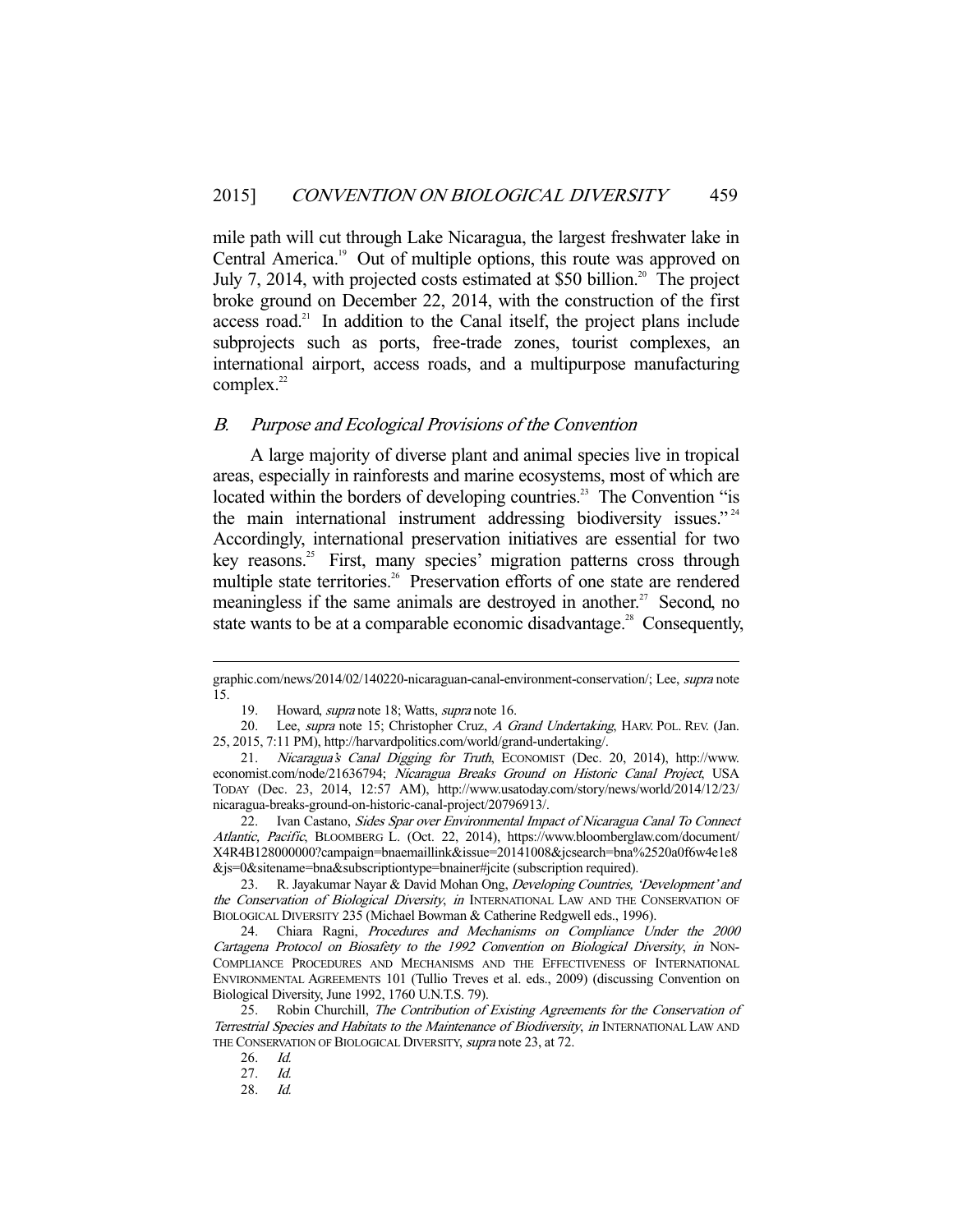states, particularly developing states, are hesitant to take steps to preserve biodiversity unless pressured to do so through international agreements, financial incentives, and assurance that other states will take comparable steps.<sup>29</sup> Thus, international relations authorities should make a greater and more visible attempt to incorporate developing countries' viewpoints and policy considerations with agreements like the Convention playing a central role.<sup>30</sup>

 "[T]he Convention provides a comprehensive and binding set of rules aimed at granting the conservation of biological diversity on the one hand, and the sustainable use of natural resources and the fair and equitable sharing of benefits deriving from genetic resources on the other."<sup>31</sup> The stated objectives of the Convention include "the The stated objectives of the Convention include "the conservation of biological diversity, [and] the sustainable use of its components."<sup>32</sup> Biological diversity is defined as "variability among living organisms from all sources including, *inter alia*, terrestrial, marine and other aquatic ecosystems and the ecological complexes of which they are part: this includes diversity within species, between species and of ecosystems."33 Sustainable use is defined as "the use of components of biological diversity in a way and at a rate that does not lead to the long-term decline of biological diversity, thereby maintaining its potential to meet the needs and aspirations of present and future generations."34 Further, the Convention mandates that states "[d]evelop or maintain necessary legislation and/or other regulatory provisions for the protection of threatened species and populations."<sup>35</sup> Finally, it requires states to regulate activities that are determined to have a "significant adverse effect on biological diversity."36

 The parties to the Convention are required to "[d]evelop national strategies, plans or programmes for the conservation and sustainable use of biological diversity or adapt for this purpose existing strategies," and "[i]dentify processes and categories of activities which have or are likely to have significant adverse impacts on the conservation and sustainable use of biological diversity, and monitor their effects."<sup>37</sup> Parties must

 <sup>29.</sup> Id.

 <sup>30.</sup> Nayar & Ong, supra note 23, at 235 (discussing Convention on Biological Diversity, supra note 24).

 <sup>31.</sup> Ragni, supra note 24, at 101 (discussing Convention on Biological Diversity, supra note 24).

 <sup>32.</sup> Convention on Biological Diversity, supra note 24, art. 1.

 <sup>33.</sup> Id. art. 2.

 <sup>34.</sup> Id.

 <sup>35.</sup> Id. art. 8.

 <sup>36.</sup> Id.

 <sup>37.</sup> Id. arts. 6-7.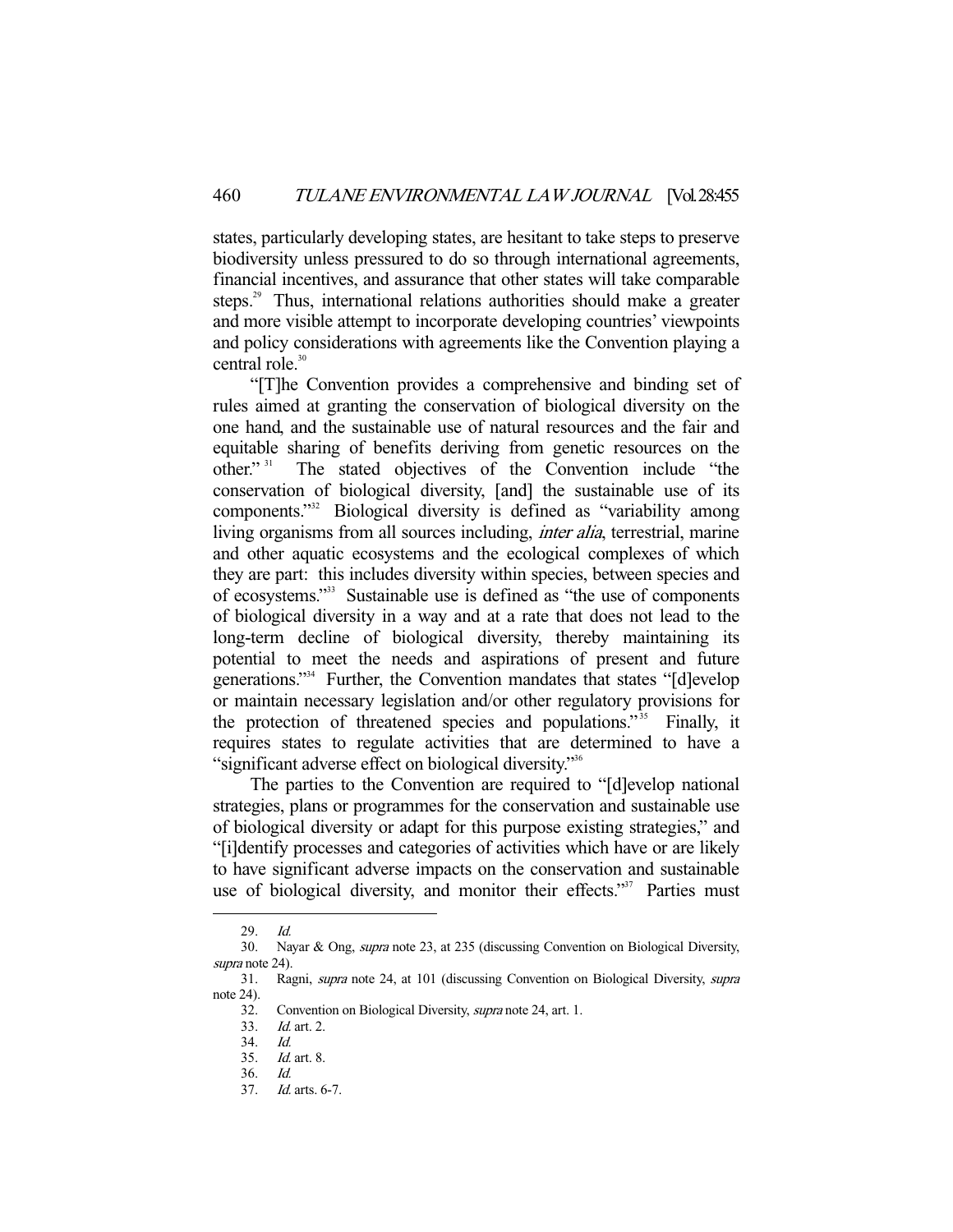establish protected areas, manage biological resources, promote protection of ecosystems, natural habitats, and viable populations of species in natural surroundings, adopt measures to avoid or minimize adverse impacts on biological diversity, and integrate consideration of conservation of biological resources into national decision making.<sup>38</sup> Parties should also "[a]dopt measures for the recovery and rehabilitation of threatened species and for their reintroduction into their natural habitats under appropriate conditions."<sup>39</sup>

 Additionally, various provisions of the Convention encourage public participation. It requires parties to perform an Environmental Impact Assessment (EIA) and minimize adverse impacts where proposed projects are likely to have "significant adverse effects on biological diversity."40 The public should have access to all available information and participate in assessing and minimizing damaging effects.<sup>41</sup> The Conference of Parties oversees the execution of the Convention and "advances implementation of the Convention through the decisions it takes at its periodic meetings" that currently take place every two years. $42$ The most recent meeting was in October 2014.<sup>43</sup> Its role is to "examine, on the basis of studies to be carried out, the issue of liability and redress, including restoration and compensation, for damage to biological diversity, except where such liability is a purely internal matter."<sup>44</sup>

 Though the Convention is an international treaty that "sets overall goals and policies and general obligations," the task of reaching those goals rests primarily with the individual countries.<sup>45</sup> The hope is that national governments will regulate natural resource use and protect biodiversity, especially in sectors such as forestry and urban planning.<sup>46</sup> States, however, have the "sovereign right to exploit their own resources pursuant to their own environmental policies" and are generally limited only by impacts that their activities may have on neighboring states.<sup>47</sup> Special consideration is given, however, to developing countries that are

 <sup>38.</sup> Id. art. 8.

 <sup>39.</sup> Id. art. 9.

 <sup>40.</sup> Id. art. 14.

 <sup>41.</sup> Id. arts. 14, 17.

 <sup>42.</sup> Conference of the Parties, CONVENTION ON BIOLOGICAL DIVERSITY, http://www.cbd. int/cop/(last visited Feb. 8, 2015).

 <sup>43.</sup> Id.

<sup>44.</sup> Convention on Biological Diversity, *supra* note 24, art. 14.

<sup>45.</sup> Sustaining Life on Earth, CONVENTION ON BIOLOGICAL DIVERSITY, http://www.cbd.

int/convention/guide/default.shtml?id=nataction (last visited Feb. 8, 2015).

 <sup>46.</sup> Id.

<sup>47.</sup> Convention on Biological Diversity, *supra* note 24, art. 3.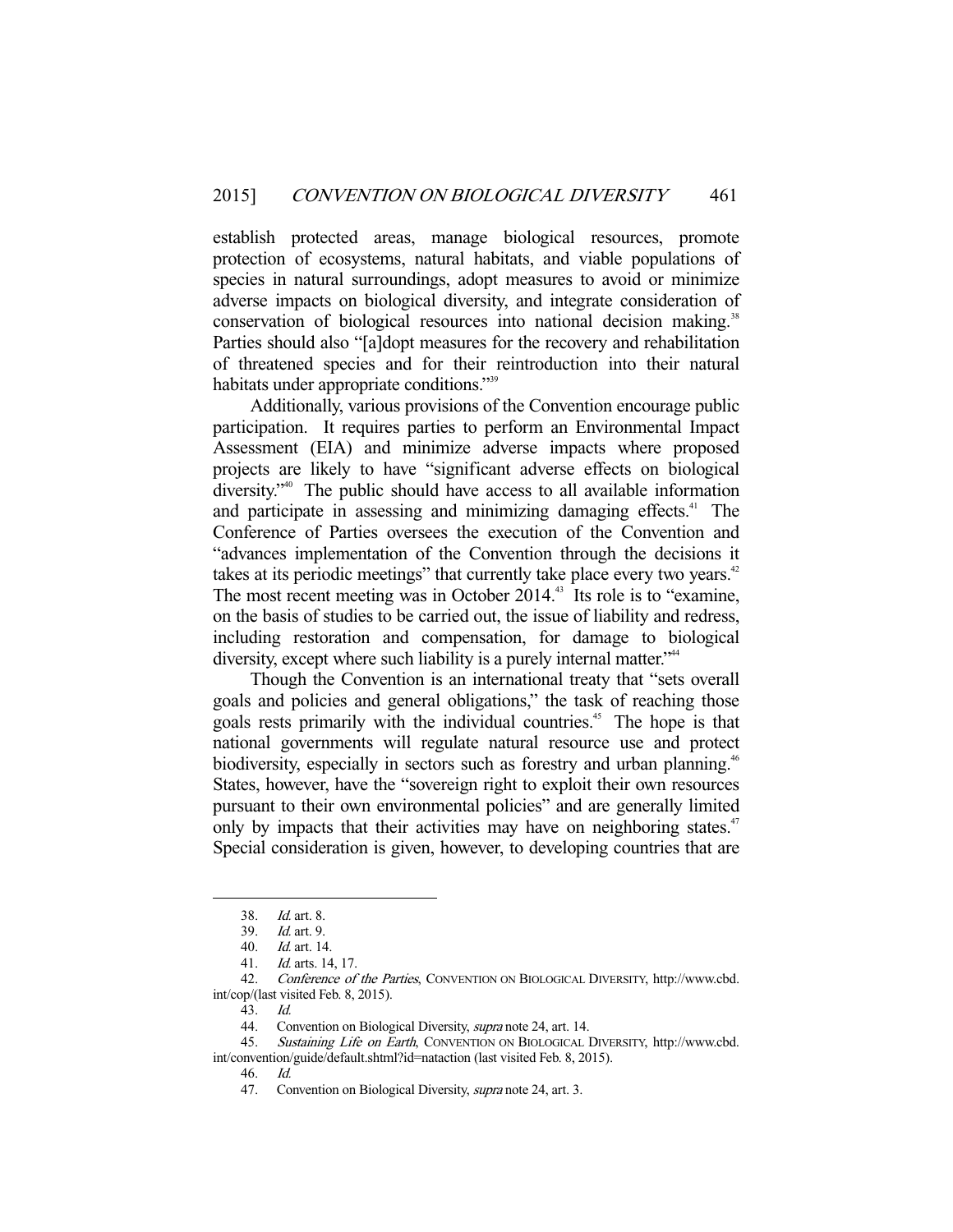most environmentally vulnerable, "such as those with arid and semi-arid zones, coastal and mountainous areas."48

 Finally, it must be noted that the Convention makes a special concession for developing countries to preference economic growth over conservation. 49 For developing countries, "economic and social development and eradication of poverty are the first and overriding priorities."<sup>50</sup> This special provision may have been added to ease developing countries' fear that their growth and development would be hindered by developed nations' imperialism.<sup>51</sup> At the same time, it opens the doors for degradation in a majority of the world's most delicate and diverse ecosystems.

### C. Potential Impacts to Ecology and Biodiversity in the Canal Path

 The Global Diversity Strategy, "produced by UNEP, the World Conservation Union and World Resources Institute," identified "population growth, increasing consumption of resources, ignorance about species and ecosystems, poorly conceived government policies, and economic causes such as the effects of global trading systems, inequity in resource distribution and the failure of economic systems to account for the value of biological resources" as the main factors that lead to decreased biodiversity.<sup>52</sup> The Convention, as it is written today, fails to take into account these realities. The Nicaraguan Canal project is a perfect example of poorly conceived government policies and a failure of economic systems to account for the value of biological resources. The government is blinded by the century-old dream of a canal and its alleged potential to launch Nicaragua out of poverty.<sup>53</sup> Nicaragua is sacrificing long-term diversity, and even potential profits from those resources, for a short-term pledge of economic transformation.<sup>54</sup> By moving forward with the project, Nicaragua will expose the weakness of the Convention's mandates that require countries to protect endangered species and unique ecosystems.

 <sup>48.</sup> Id. art. 20.

 <sup>49.</sup> Id. pmbl.

 <sup>50.</sup> Id. art. 20.

 <sup>51.</sup> Nayar & Ong, supra note 23, at 236.

<sup>52.</sup> Churchill, supra note 25, at 72 (citing WORLD RES. INST., Wildlife and Habitat, in WORLD RESOURCES 1992-93, at 134-36 (1992)).

<sup>53.</sup> Nicaragua's Canal Digging for Truth, supra note 21; Watts, supra note 16.

<sup>54.</sup> See Luis Manuel Galeano & Didi Tang, Rising Anger as Nicaragua Canal To Break Ground, N.Y. TIMES (Dec. 21, 2014, 9:34 AM), http://www.nytimes.com/aponline/2014/12/21/ world/americas/ap-lt-nicaragua-canal-fight.html?\_r=0; see also Nicaragua's Canal Digging for Truth, supra note 21.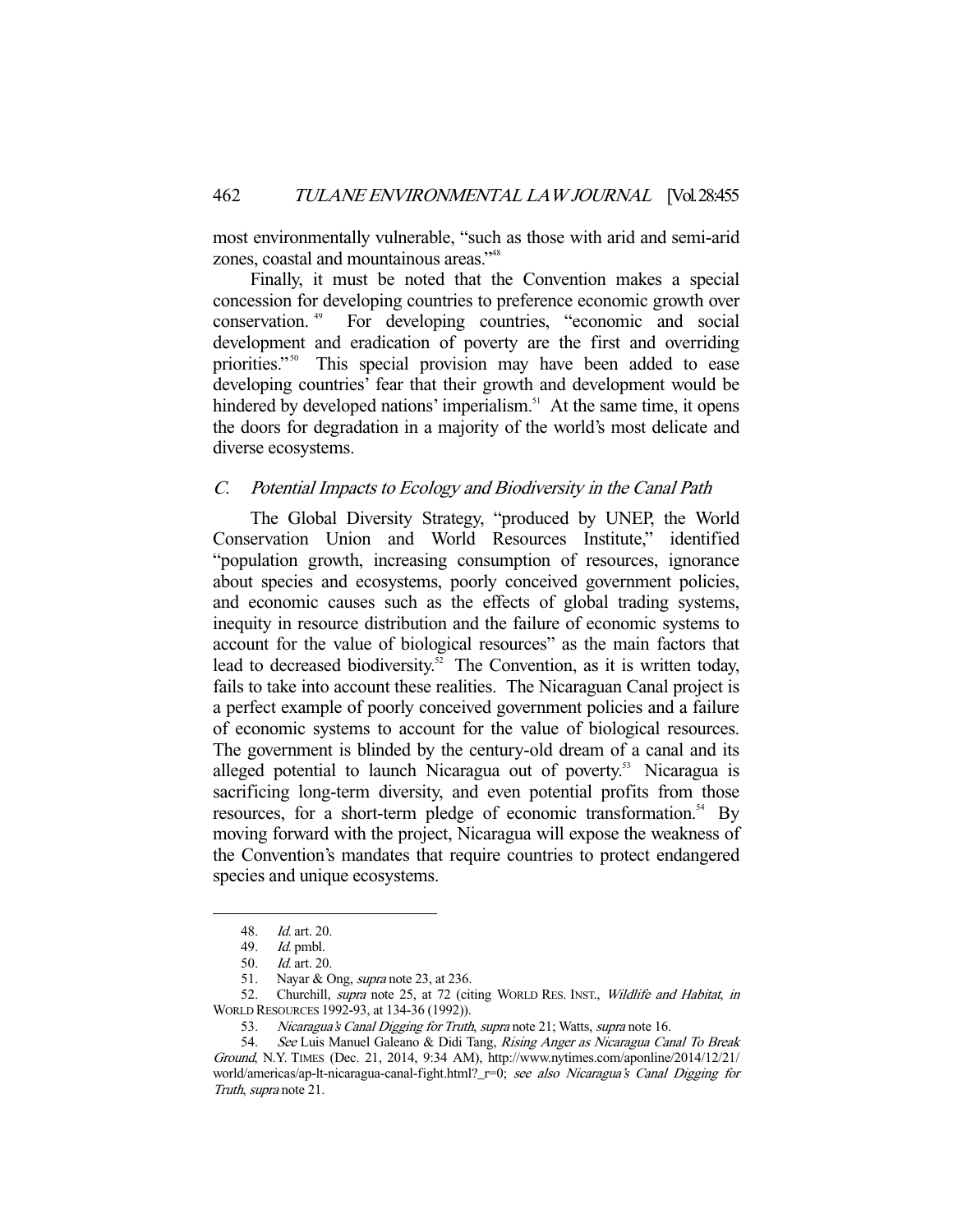Nicaraguan scientists argue that the Canal is a bad idea for many reasons.<sup>55</sup> First, the Canal will have major impacts on Nicaragua's delicate freshwater systems. The proposed route cuts through 65 miles of freshwater Lake Nicaragua.<sup>56</sup> Lake Nicaragua spans 3,000 square miles and serves as a freshwater drinking water source for many Nicaraguans.<sup>57</sup> Dredging the lake will create tons of sediment that could suffocate many fish and other life forms in Lake Nicaragua and downstream.<sup>58</sup> Additionally, the Canal project proposes to connect Lake Nicaragua with two oceans that could transform "a free-flowing freshwater ecosystem into an artificial slack-water reservoir combined with salt water."<sup>59</sup> Furthermore, once the Canal is in operation, saltwater from the adjacent oceans infiltrating into the Canal's lock system could result in the salinization of the lake and surrounding freshwater ecosystems.<sup>60</sup> The newly created brackish water would then wipe out "native lake animals such as bull sharks, sawfish, cichlids and tarpon."61 Additionally, industrial pollution from construction and transport could dump diesel and other waste products into the water. $62$  Moreover, many invasive species could make their way into the Canal as stowaways on the ships, which could affect the native animals, flora, and fauna in the freshwater systems.<sup>63</sup> Finally, the proposed route will hug the ecologically diverse and volcanic island of Ometepe.<sup>64</sup> Ometepe is a designated UNESCO biosphere reserve composed of two active volcanoes situated in the middle of Lake Nicaragua.<sup>65</sup> The island hosts five different ecosystems that include "the most biodiverse tropical dry forest" in Nicaragua.<sup>66</sup> Over 30,000 people live on the island, and in recent years, it has become a popular ecotourism destination.<sup>67</sup>

<sup>55.</sup> See Galeano & Tang, supra note 54; see also Meyer & Huete-Pérez, supra note 14.

<sup>56.</sup> Lee, *supra* note 15.

<sup>57.</sup> Tracy Wilkinson, Secrecy and Doubt Shroud Nicaragua's Huge Canal Plans, L.A. TIMES (Sept. 9, 2014, 3:00 AM), http://www.latimes.com/world/great-reads/la-fg-c1-nicaraguacanal-20140909-story.html#page=1.

 <sup>58.</sup> All Things Considered: Scientists Fear Ecological Disaster in Nicaragua's Planned Canal, NAT'L PUB. RADIO (Feb. 20, 2014, 4:00 PM), http://www.npr.org/2014/02/20/279710270/ scientists-fear-ecological-disaster-in-nicaraguas-planned-canal.

<sup>59.</sup> Meyer & Huete-Pérez, *supra* note 14.

<sup>60.</sup> Nuwer, *supra* note 13.

 <sup>61.</sup> Id.

 <sup>62.</sup> Howard, supra note 18.

 <sup>63.</sup> Nuwer, supra note 13.

 <sup>64.</sup> Howard, supra note 18.

<sup>65.</sup> UNESCO Announces Selection of 13 New Biosphere Reserves, UNESCO (Feb. 2, 2010), http://www.unesco.org/new/en/media-services/single-view/news/unesco\_announces\_selection\_ of\_13\_new\_biosphere\_reserves/#.VMaLhEu5fwI.

 <sup>66.</sup> Watts, supra note 16.

 <sup>67.</sup> UNESCO Announces Selection of 13 New Biosphere Reserves, supra note 65.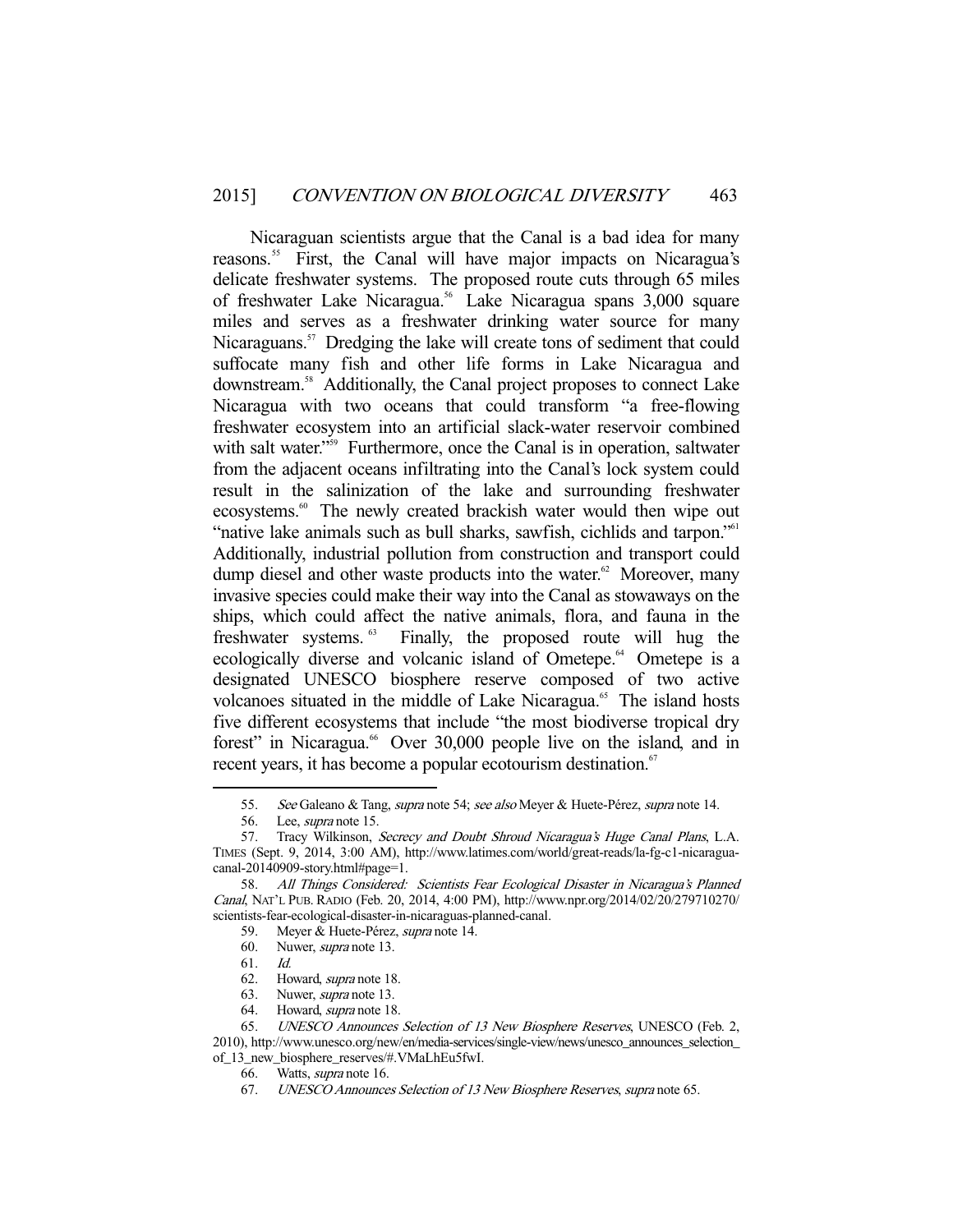Second, the impact of the Canal will likely extend beyond the proposed Canal path and into surrounding "fragile, pristine and scientifically important marine, terrestrial and lacustrine ecosystems."<sup>68</sup> It is reported that the Canal could destroy nearly one million acres of rainforest and wetlands,<sup>69</sup> and as already noted, the dredging of Lake Nicaragua would create sedimentation that will adversely impact the nearby wetlands.<sup>70</sup> The importance of the neighboring San Miguelitos wetlands is internationally recognized under the Ramsar Convention on Wetlands of International Importance.<sup>71</sup> There are over a dozen animals from the Red List of Threatened Species of the International Union for Conservation of Nature (IUCN) that could be greatly diminished or wiped out.<sup>72</sup> Of the seven protected areas in the Southeast Biosphere Reserve of Nicaragua, the Canal will affect three: the Cerro Silva Nature Reserve, the Punta Gorda Nature Reserve, and the Indio Maiz Biological Reserve.<sup>73</sup>

 Specifically, endangered species such as spider monkeys, jaguars, Baird's tapirs, and harpy eagles live in the Bosawas Biosphere Reserve directly north of the Canal route and in the Indio Maiz Biological Reserve to the south.<sup>74</sup> Together these reserves constitute almost 2.5 million hectares of tropical forests.<sup>75</sup> Additionally, there are plans to dredge straight through the northern part of the Cerro Silva Nature Reserve, home to the oldest oak trees in Central America, various species of monkeys, and the colorful quetzal birds.<sup>76</sup> The Canal will divide these protected areas in two, which could seriously impact "migration patterns, connectivity and ecological dynamics."<sup>77</sup> Moreover, the adverse environmental impacts are not limited to the Canal path. There are also proposed plans to drain or fill neighboring wetlands for international

<sup>68.</sup> Meyer & Huete-Pérez, supra note 14.

<sup>69.</sup> Nuwer, *supra* note 13.

 <sup>70.</sup> All Things Considered: Scientists Fear Ecological Disaster in Nicaragua's Planned Canal, supra note 58.

 <sup>71.</sup> Watts, supra note 16 (discussing Ramsar Convention on Wetlands of International Importance Especially as Waterfowl Habitat, Feb. 2, 1971, 996 U.N.T.S. 245). The Ramsar Convention is an international agreement dedicated to the protection of wetlands. Nicaragua joined the Ramsar Convention on November 30, 1997. Country Profiles, RAMSAR.ORG, http://www.ramsar.org/country-profiles (last visited Feb. 18, 2015).

<sup>72.</sup> Darrell Bushnell, *Environmental Impact of Proposed Canal*, NICAR. COMMUNITY BLOG (July 20, 2014), http://www.nicaragua-community.com/environmental-impact-proposedcanal/.

<sup>73.</sup> *Id.*<br>74. Nu

Nuwer, supra note 13.

 <sup>75.</sup> Meyer & Huete-Pérez, supra note 14.

 <sup>76.</sup> Nuwer, supra note 13.

<sup>77.</sup> Meyer & Huete-Pérez, supra note 14.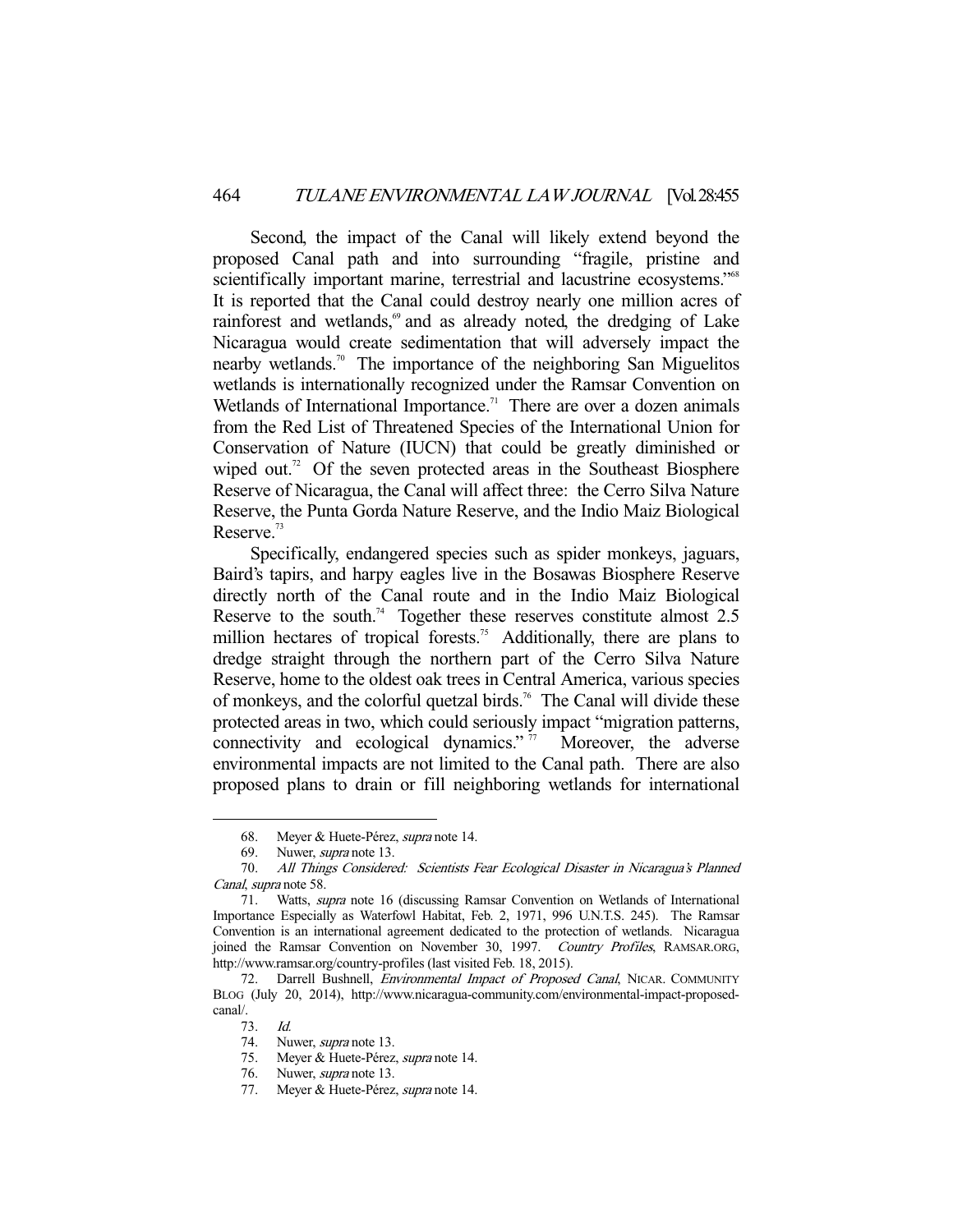airports and industrial zones.<sup>78</sup> Despite the designation of "protected area" or "reserve," many of these special areas will be destroyed or severely impacted through the various stages of project.

 Finally, the Canal project will alter Nicaragua's Atlantic and Pacific coastlines. Coastal areas, such as the Brito River, are some of the most diverse and important ecosystems in the world in terms of food and breeding grounds for different species, and in terms of potential medical and chemical resources.<sup>79</sup> The beach and estuary of the Brito River on the Pacific coast of Nicaragua is a nesting area for endangered sea turtles.<sup>80</sup> The Canal project could destroy coral reefs and mangroves,<sup>81</sup> which are some of the world's most unique and diverse habitats. Construction will likely include plans to "bulldoze over endangered sea turtle nesting beaches on both the Atlantic and Pacific coasts" to make way for new ports.<sup>82</sup> The Pacific bay is also a host to whales and dolphins that would likely be affected by the project. $83$  Aquatic biospheres are only mentioned twice in the entire text of the Convention (in articles 2 and 22), $^{84}$  indicating a "terrestrial bias"<sup>85</sup> and exposing yet another frailty in the Convention's protective measures.

## D. Provisions Pertaining to Rights and Obligations of Indigenous Peoples Under the Convention

 The Convention not only encourages the protection of biodiversity, but also endorses its most valuable caretakers. The Convention mandates that national governments shall, through their national legislation, "respect, preserve and maintain knowledge, innovations and practices of indigenous and local communities embodying traditional lifestyles relevant for the conservation and sustainable use of biological diversity."<sup>86</sup> The parties are encouraged to "[s]upport local populations to develop and implement remedial action in degraded areas where biological diversity has been reduced" and "[e]ncourage cooperation between its governmental authorities and its private sector in developing methods for

<sup>78.</sup> Howard, *supra* note 18.

 <sup>79.</sup> David Freestone, The Conservation of Marine Ecosystems Under International Law, in INTERNATIONAL LAW AND THE CONSERVATION OF BIOLOGICAL DIVERSITY, supra note 23, at 93, 94. Realizing the "benefits arising out of the utilization of genetic resources" is one of the expressed objectives of the Convention. Convention on Biological Diversity, supra note 24, art. 1.

 <sup>80.</sup> Bushnell, supra note 72; Nuwer, supra note 13.

<sup>81.</sup> Nuwer, *supra* note 13.

<sup>82.</sup> *Id.*<br>83. Bu

Bushnell, *supra* note 72.

 <sup>84.</sup> Convention on Biological Diversity, supra note 24, arts. 2, 22.

 <sup>85.</sup> Freestone, supra note 79, at 91.

 <sup>86.</sup> Convention on Biological Diversity, supra note 24, art. 8.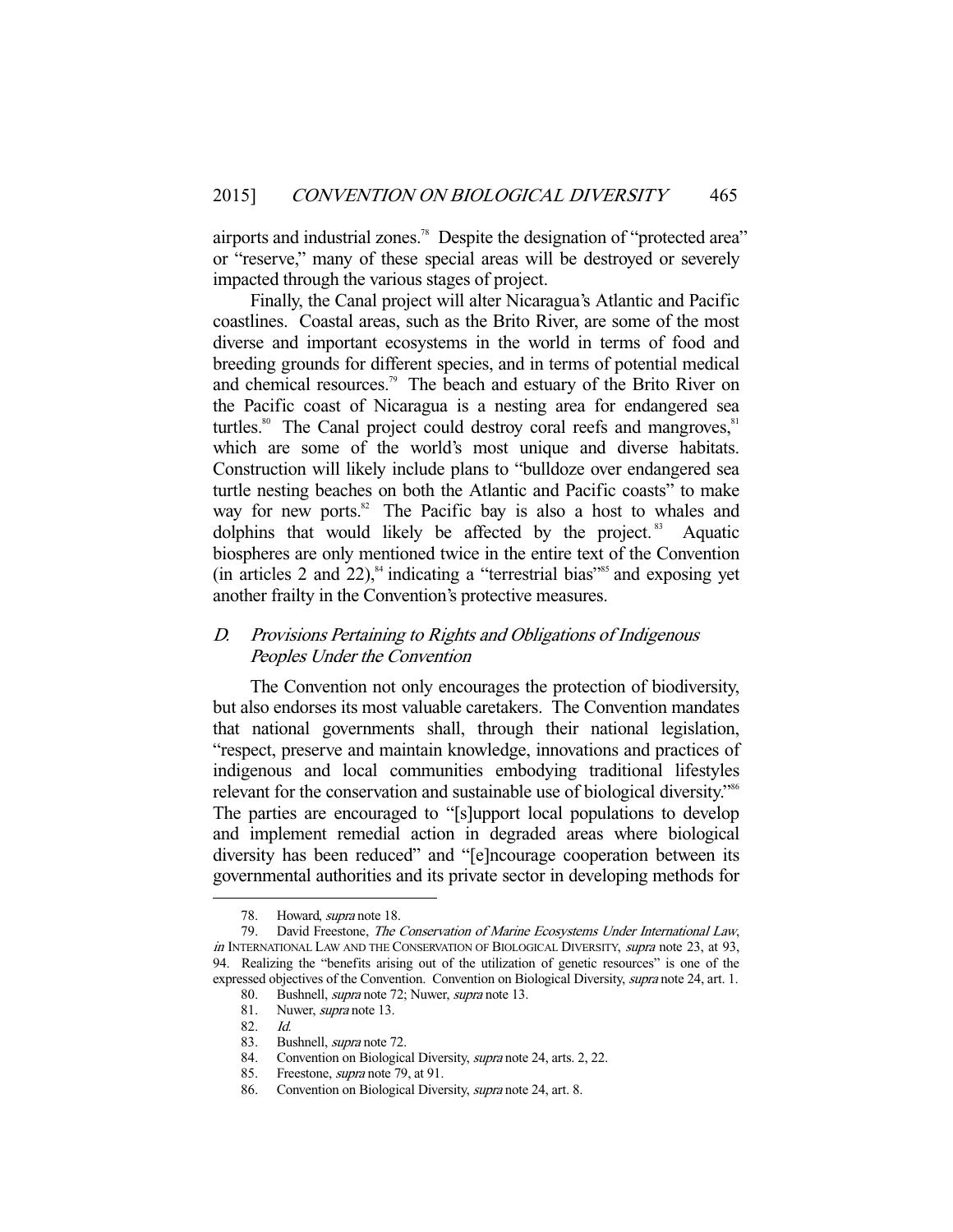sustainable use of biological resources."<sup>87</sup> It is notable that "the Convention uses the term 'indigenous and local communities' rather than indigenous people."88 By including local communities, the Convention expands the net to include local farmers and families who have lived on the land for generations. While paragraph one of article 8 is revolutionary in that it grants value to indigenous people and their knowledge of biological diversity and sustainability, in reality, the provision does little more than "restate the already familiar agenda of issues concerning indigenous people."89 Like many provisions in the Convention, the article seems like a positive policy initiative on its face, while in practice it is too ambiguous to be effective.

 Additionally, the Convention encourages transparency and public participation when feasible. It requires parties to identify activities that will have "significant adverse impacts on the conservation and sustainable use of biological diversity," "[i]ntroduce appropriate procedures requiring environmental impact assessment of its proposed projects that are likely to have significant adverse effects," and "where appropriate, allow for public participation in such procedures."<sup>90</sup>

#### E. Potential Impacts to Indigenous Populations

 The current Canal route would displace up to 30,000 Nicaraguan landowners, farmers, and indigenous people.<sup>91</sup> HKND, as a result of changes in Nicaraguan legislation,  $\frac{9}{2}$  will be able to "seize the autonomous territories of the black Creoles and indigenous Sumo and Rama Indians, which were granted to them by the Nicaraguan Constitution of 1987."<sup>33</sup> Furthermore, the projected path cuts through the designated Autonomous Region, violating the 2003 legislation that recognized "the right of indigenous and Afro-descendant communities to communal property in their traditional lands," including the Rama Krol

<sup>87.</sup> *Id.* art. 10.

<sup>88.</sup> John Woodliffe, *Biodiversity and Indigenous People, in* INTERNATIONAL LAW AND THE CONSERVATION OF BIOLOGICAL DIVERSITY, supra note 23, at 265 (quoting Convention on Biological Diversity, supra note 24, art. 8).

 <sup>89.</sup> Id. at 266.

<sup>90.</sup> Convention on Biological Diversity, *supra* note 24, arts. 7, 14.

 <sup>91.</sup> Anderson, supra note 9.

<sup>92.</sup> Silva, *supra* note 5; Ley No. 840, 14 June 2013, Ley Especial para el Desarrollo de Infraestructura y Transporte Nicaragüense Atingente a El Canal, Zonas de Libre Comercio e Infraestructuras Asociadas [Special Law for the Development of Nicaraguan Infrastructure and Transportation Regarding the Free Trade Zones and Associated Infrastructure in the Canal Zone] art. 3, LA GACETA, DIARIO OFICIAL [L.G.], 14 June 2013 (Nicar.).

 <sup>93.</sup> Anderson, supra note 9.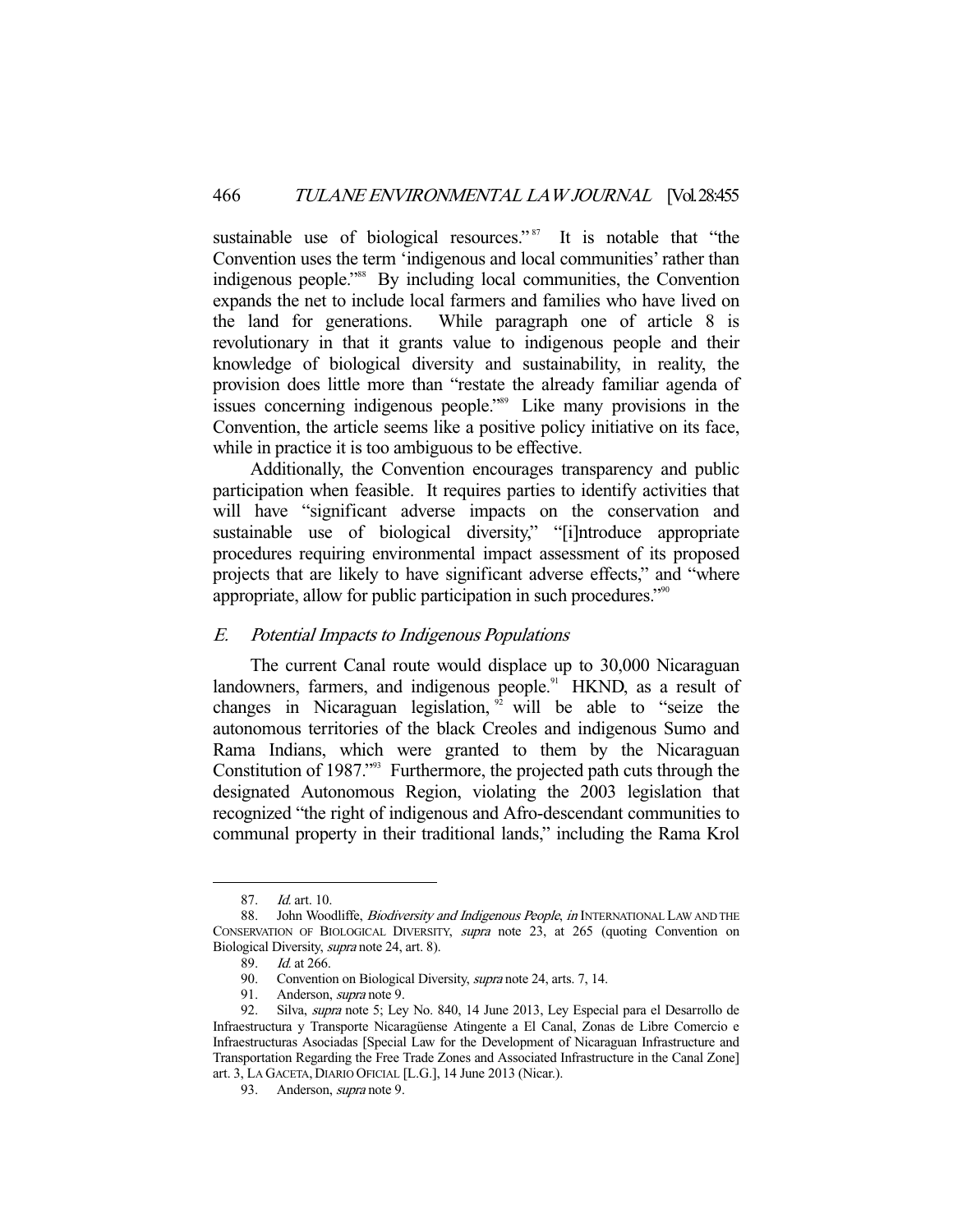territory that will be cut in two by the Canal.<sup>94</sup> Wang told Nicaraguans at the Canal's groundbreaking ceremony celebrating the construction of the first access road that "Nicaraguans whose land is expropriated would be compensated based on 'market principles,' with 'no tricks or lies."<sup>995</sup> HKND is expected to announce compensation packages in a few months.<sup>96</sup> There is no indication, however, of what "market principles" will be used to determine those packages. The lack of transparency during the planning, commencement, and negotiations of the project has caused growing concern both locally and internationally.<sup>97</sup> It is likely, therefore, that expropriation of property will likely be as forceful, unrelenting, and unfair as other aspects of the project. Fears of uncompensated expropriations, exasperated by a history of lack of transparency that Nicaraguans have come to know of the Nicaraguan government,<sup>98</sup> are evidenced by recent protests and demonstrations.<sup>99</sup>

 The relationship between indigenous people and the conservation of biodiversity in the areas in which they live are so intimately intertwined that the destruction of one invariably leads to the destruction of the other.100 "[D]eforestation, new human settlements prompted by population growth, mining of mineral resources, logging, dam-building, cattle ranching and the use of homelands for carrying out weapons testing and siting military installations" all result in the removal of indigenous populations from their homeland.<sup>101</sup> Thus, there is a clear pattern of disregard for the rights of local communities and those natural resources on which the people's livelihood and culture depend.102 Because the Convention aims to protect biodiversity at an international level by providing only "a legal framework for the sustainable exploitation of a resource,"103 nations are left to form their own policies, priorities, and procedures often to the detriment of local populations such as those

<sup>94.</sup> Watts, *supra* note 16.

 <sup>95.</sup> Anderson, supra note 9.

<sup>96.</sup> Watts, *supra* note 16.

 <sup>97.</sup> Anderson, supra note 9.

<sup>98.</sup> See, e.g., The Survivor, ECONOMIST (Nov. 5, 2011), http://www.economist.com/node/ 21536629 (describing events surrounding Nicaragua's 2008 election when current president Daniel Ortega illegally ran for a third consecutive term and defrauded the voting process to secure the win); see also Nicaragua's Daniel Ortega Heads for Presidential Win, BBC NEWS (Nov. 7, 2011), http://www.bbc.com/news/world-latin-america-15610242.

<sup>99.</sup> Gabriel Stargardter, Doubts Deepen over Chinese-Backed Nicaragua Canal as Work Starts, REUTERS (Dec. 26, 2014, 2:25 PM), http://www.reuters.com/article/2014/12/26/usnicaragua-canal-idUSKBN0K410620141226.

<sup>100.</sup> Woodliffe, *supra* note 88, at 258.

 <sup>101.</sup> Id.

 <sup>102.</sup> Nayar & Ong, supra note 23, at 250.

<sup>103.</sup> Id. at 252; Sustaining Life on Earth, supra note 45.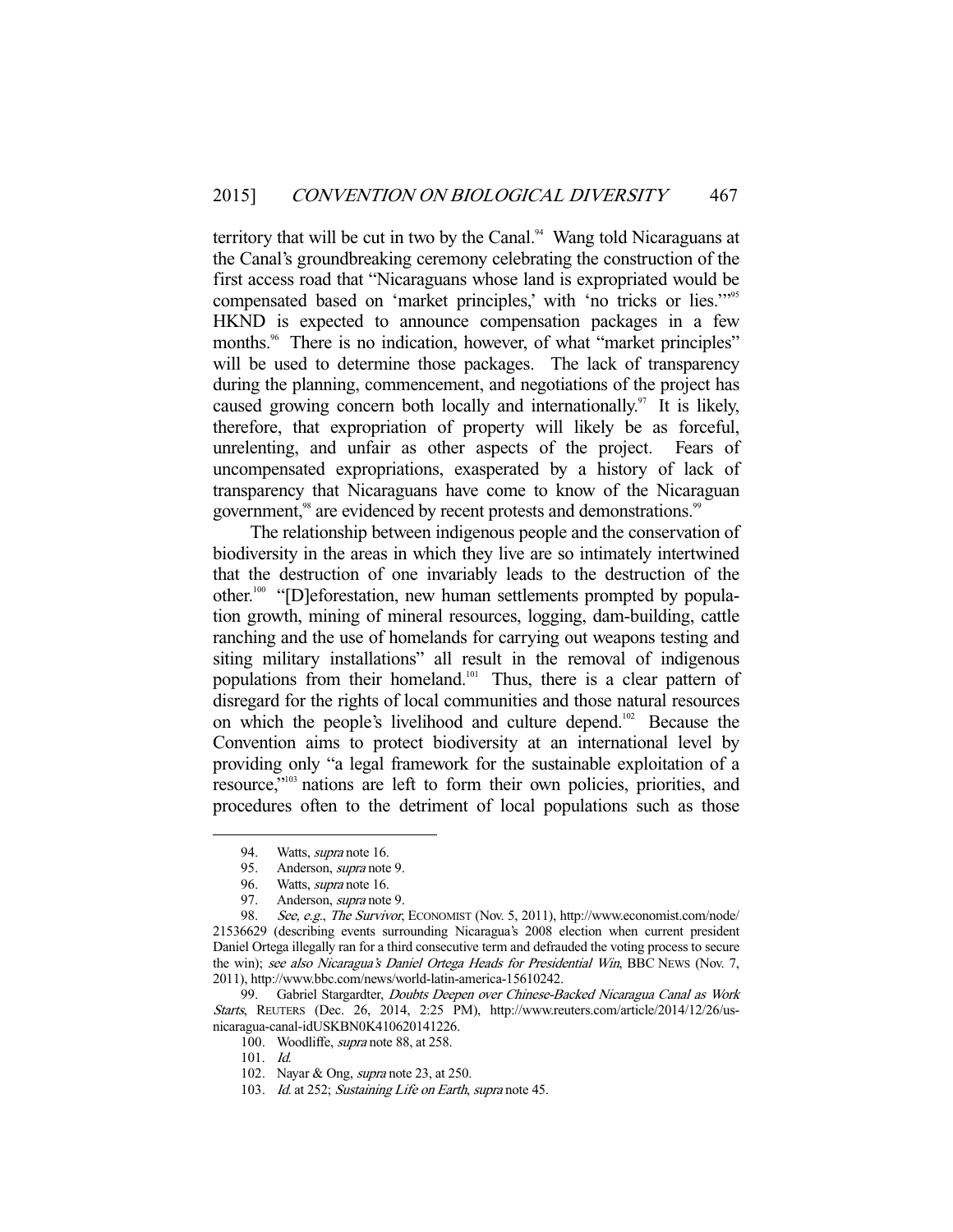living in the path of the Canal. Developing countries are not left with many options "for the preservation and protection of the social and cultural diversity which is present in local communities and which depends for its very survival on the ability of these local communities to continue with their own methods of species utilisation."104 Ignoring the impact on indigenous populations has been called "maldevelopment," where nature is valued only for its immediate financial potential for human use, while ignoring the more complex systems of which man is a member.<sup>105</sup> The Canal is a perfect example of how the Convention allows for maldevelopment. Nicaragua's narrow economic focus ignores the complicated ecological and social systems that will be destroyed if the project continues. While the Convention discourages such behavior, it does little to prevent it.

 Lack of transparency is a common complaint surrounding the Canal, both from local populations and from other nations.<sup>106</sup> Little information has been released to Nicaraguans and the world concerning major aspects of the project, such as funding, EIAs, and project details.<sup>107</sup> An accurate EIA would include both the direct and indirect environmental impacts of the Canal. A complete EIA analysis would include "[t]he effects of construction, major roadways, a coast-to-coast railway system and oil pipeline, neighboring industrial free-trade zones, and two international airports [that would] transform wetlands into dry zones, remove hardwood forests, and destroy the habitats of animals including those of the coastal, air, land, and freshwater zones."<sup>108</sup> Nicaragua made no plans to perform an EIA, but rather left the responsibility to HKND, and did not require the company to share the results with the Nicaraguan public.109 A group of national scientists wrote a letter to the President, demanding to see the studies performed by HKND, but were denied.<sup>110</sup> In fact, HKND contracted a British firm, Environmental Research Management (ERM), to perform an Environmental and Social Impact Assessment (ESIA) that will be released in April of 2015, four months after the project broke ground.<sup>111</sup> Further, while HKDN claims that they

<sup>104.</sup> Nayar & Ong, *supra* note 23, at 252.

 <sup>105.</sup> Id. at 253.

 <sup>106.</sup> Ivan Castro, U.S. Embassy in Nicaragua Voices Concerns over Chinese-Led Canal, REUTERS (Jan. 7, 2015, 4:01 AM), http://www.reuters.com/article/2015/01/07/us-nicaragua-canalidUSKBN0KG01L20150107/.

 <sup>107.</sup> Id.

 <sup>108.</sup> Howard, supra note 18.

<sup>109.</sup> Meyer & Huete-Pérez, supra note 14.

<sup>110.</sup> Khan, *supra* note 13.

 <sup>111.</sup> Nicaragua Canal Development Project Environmental and Social Impact Assessment, HKND GROUP, http://hknd-group.com/portal.php?mod=view&aid=86 (last visited Feb. 2. 2015);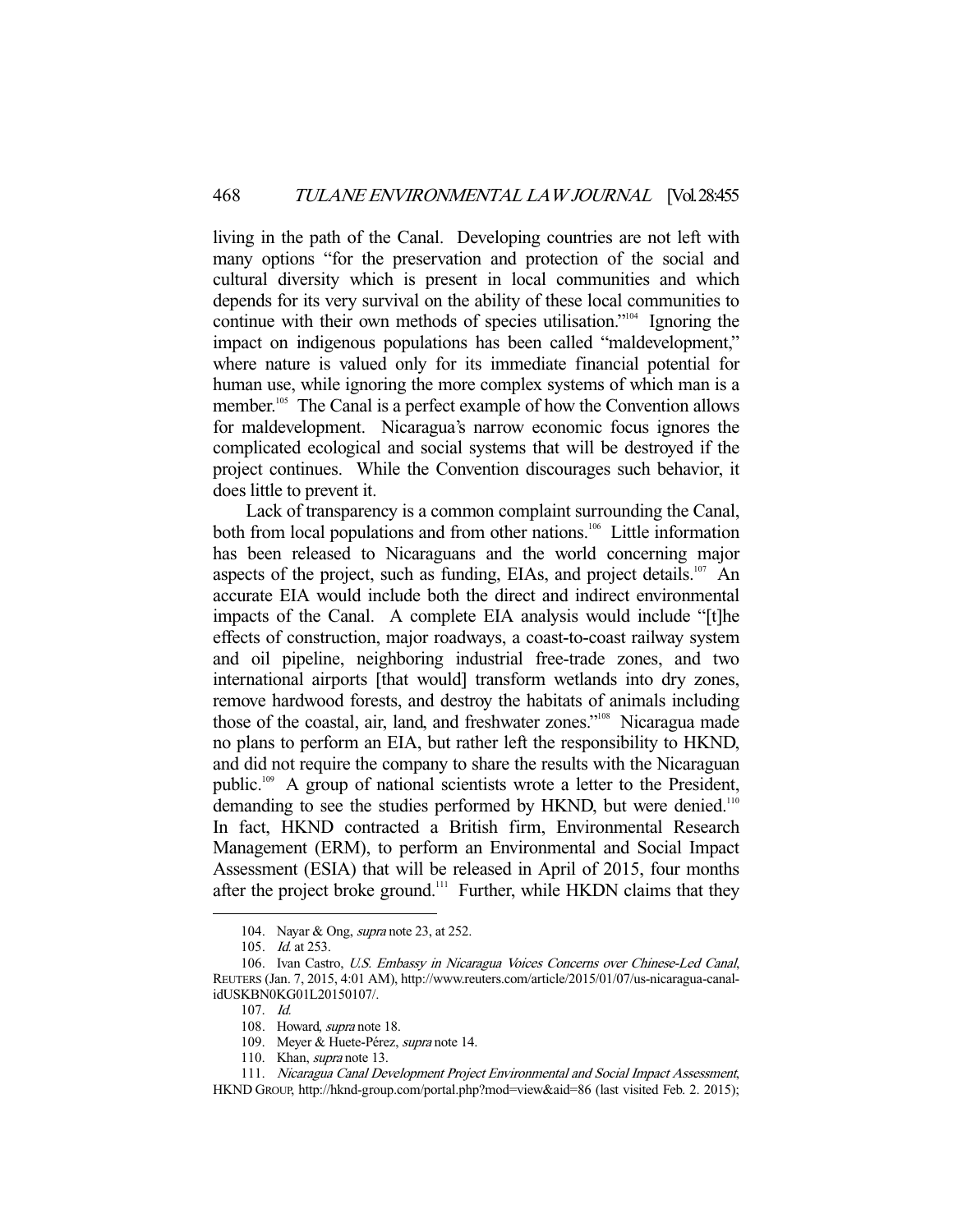are encouraging public participation through community meetings, local populations complain that the meetings are more didactic than participatory.<sup>112</sup>

 In light of the intimate link between indigenous populations and biodiversity conservation, it is likely that the Canal would wreak havoc on both. The Canal will not only displace tens-of-thousands of people, but it will also destroy their culture and their way of life, something that is not compensable in the paltry market value of their land. A village leader expressed his fear that the Canal "will destroy the nature that [they] are as much a part of as the trees that grow [t]here" and that the Nicaraguan government will continue to discriminate against and disregard the rights of the indigenous people for a project that does not benefit them.<sup>113</sup> Further, by removing people from these areas, the project will not only demolish land, but also displace its greatest caretakers. The Canal will likely have long-term devastating effects on Nicaragua's precious ecosystems and indigenous cultures, ones that Nicaragua through the Convention promised to protect.

#### III. OBSTACLES TO EFFECTIVE ENFORCEMENT AND PREVENTATIVE ACTION UNDER THE CONVENTION OF BIOLOGICAL DIVERSITY

#### A. Interoceanic Canal Law and State Sovereignty Protections

 Almost all biodiversity resides within the territorial control of sovereign states, and therefore its management is left to those states rather than international regulation.<sup>114</sup> Especially in developing countries, where there exists an "almost unprecedented 'say' in the legal construction of the system for their exploitation . . . these countries are keen to exert the maximum amount of leverage from this fact."<sup>115</sup> For example, in the summer of 2013, Nicaragua passed Ley 840, "Ley Especial para el Desarrollo de Infraestructura y Transporte Nicaragüense Atingente a El Canal, Zonas de Libre Comercio e Infraestructuras Asociadas," translated as "Special Law for the Development of Nicaraguan Infrastructure and Transportation Regarding the Free Trade

Lucas Laursen, Nicaragua Defies Canal Protests, NATURE (Dec. 27, 2014), http://www.nature. com/news/nicaragua-defies-canal-protests-1.16623.

<sup>112.</sup> Galeano & Tang, supra note 54.

<sup>113.</sup> Watts, *supra* note 16.

<sup>114.</sup> Sam Johnston, Sustainability, Biodiversity and International Law, in INTERNATIONAL LAW AND THE CONSERVATION OF BIOLOGICAL DIVERSITY, supra note 23, at 59; Sustaining Life on Earth, supra note 45.

<sup>115.</sup> Nayar & Ong, *supra* note 23, at 237.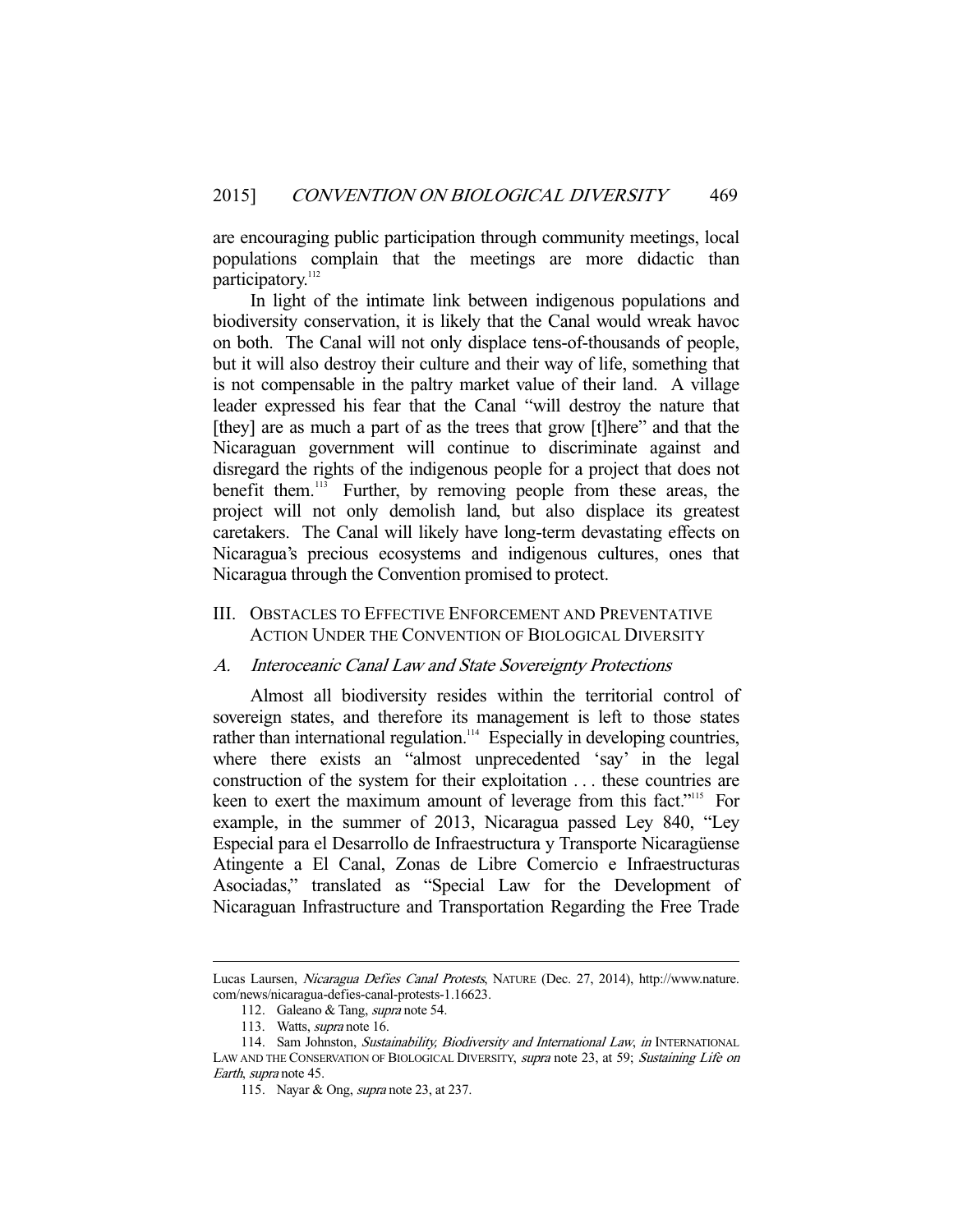Zone and Associated Infrastructure in the Canal Zone" (Canal Law).<sup>116</sup> Through this law, Nicaragua repealed existing laws that protected natural resources and bodies of water and relinquished its right to sue investors of HKND in Nicaraguan or international courts for any damage caused to the environment during studies, construction, or operation of the Canal and its subsidiary projects.<sup>117</sup> The Nicaraguan "concession allows HKND to make use of any natural resources and to declare any national territory to be necessary for the purpose of the project" only exacerbates the potential negative impacts.118 Specifically, the Canal Law "grants HKND the right to expropriate land and natural resources as it sees fit for the success of the project and subprojects."<sup>119</sup> The Canal project demonstrates that economic and policy choices incentivize land conversion and clearance resulting in deforestation and wetland  $loss$ . <sup>120</sup> While the Convention provides some, though minimal, protection for these delicate areas, hope for actual preservation was abolished when Nicaragua enacted the law that supplanted what little safeguards existed under national and international law.121 Under the current structure states are encouraged but not incentivized to conserve.<sup>122</sup>

 The Canal Law nullifies Nicaraguan property rights by taking land from nationals and granting control of that land to a foreign corporation. People along the proposed Canal route are afraid of losing their land without just compensation.<sup>123</sup> If the Canal was a purely Nicaraguan project, then the government could justify the takings as a sacrifice for a greater national good. These expropriations are especially terrifying because the land is not being taken by the government for a greater social benefit, but rather by a foreign corporation. If the project moves forward as planned, Nicaraguans could lose their land, Nicaragua could lose its land caretakers, and the sustainable use of those lands will likely be diminished along with those rights.

 Localizing responsibility through the enforcement of property rights could be a positive step in encouraging preservation under the

 <sup>116.</sup> Silva, supra note 5; Ley No. 840, 14 June 2013, Ley Especial para el Desarrollo de Infraestructura y Transporte Nicaragüense Atingente a El Canal, Zonas de Libre Comercio e Infraestructuras Asociadas [Special Law for the Development of Nicaraguan Infrastructure and Transportation Regarding the Free Trade Zones and Associated Infrastructure in the Canal Zone], LA GACETA, DIARIO OFICIAL [L.G.], 14 June 2013 (Nicar.).

 <sup>117.</sup> Silva, supra note 5.

 <sup>118.</sup> Howard, supra note 18.

<sup>119.</sup> *Id.*; Ley No. 840, art. 3.

 <sup>120.</sup> Johnston, supra note 114, at 69.

 <sup>121.</sup> Ley No. 840, art. 5.

 <sup>122.</sup> Johnston, supra note 114, at 59-60.

 <sup>123.</sup> Galeano & Tang, supra note 54.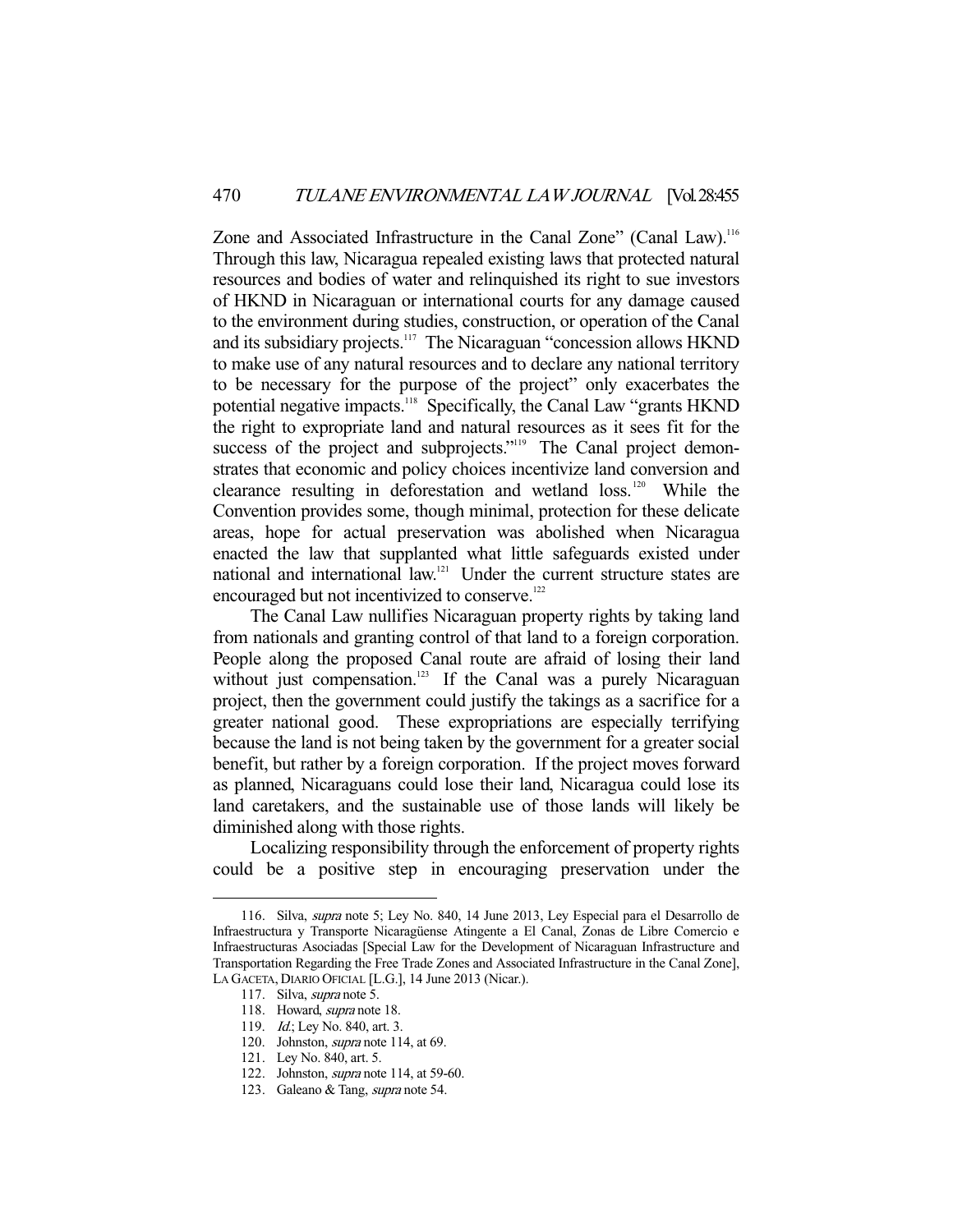Convention. Granting, respecting, and enforcing property rights are important tools in the maintenance of biodiversity conservation because they concentrate accountability and reach targeted areas that the Convention does not specifically regulate.<sup>124</sup> Currently, the Convention, by leaving biodiversity protection to the state, effectively negates its own provisions regarding indigenous people's rights to preserve their land.<sup>125</sup> Property rights must be excludable, "exclusive, transferable, [and] secure."<sup>126</sup> They must also be "conferred for a sufficiently long time period"127 and extend to the resources contained therein and their use. "A key aspect to implementing the principle is the creation of some form of internationally recognized property right in the components of biodiversity" that would be balanced with the Convention's respect for countries' sovereign rights over the maintenance and use of their biodiversity and natural resources as described in article  $3.^{128}$ . Therefore, a real solution would entail an actual evaluative look and a balancing of economic interests with indigenous people's land rights in conservation efforts and enforcing them through a stronger version of the Convention.

#### B. Ambiguous Provisions

 One of the most limiting aspects of the Convention is its broad, ambiguous language, particularly in regard to key terms such as "sustainable use" from article 2.<sup>129</sup> Thus, a major interpretive issue lies in the fact that 'sustainable use' of biodiversity "is rather enigmatic, with no one accepted meaning."130 Historically, the term referred to regulatory prohibitions such as hunting seasons.131 Today, however the concept has a wide range of uses such as a duty to preserve diversity for biological reasons, a commitment to prevent a long term decline of resources, a responsibility to focus policies on principles such as the precautionary

 <sup>124.</sup> Johnston, supra note 114, at 60.

<sup>125.</sup> Woodliffe, *supra* note 88, at 267.

 <sup>126.</sup> Johnston, supra note 114, at 60.

 <sup>127.</sup> Id.

<sup>128.</sup> *Id.* at 62. Article 3 grants to states "the sovereign right to exploit their own resources pursuant to their own environmental policies, and the responsibility to ensure that activities within their jurisdiction or control do not cause damage to the environment of other States or of areas beyond the limits of national jurisdiction." Convention on Biological Diversity, *supra* note 24, art. 3.

 <sup>129.</sup> Sustainable use is defined as "the use of components of biological diversity in a way and at a rate that does not lead to the long-term decline of biological diversity, thereby maintaining its potential to meet the needs and aspirations of present and future generations." Convention on Biological Diversity, supra note 24, art. 2.

<sup>130.</sup> Johnston, *supra* note 114, at 53.

<sup>131.</sup> *Id.* at 51-52.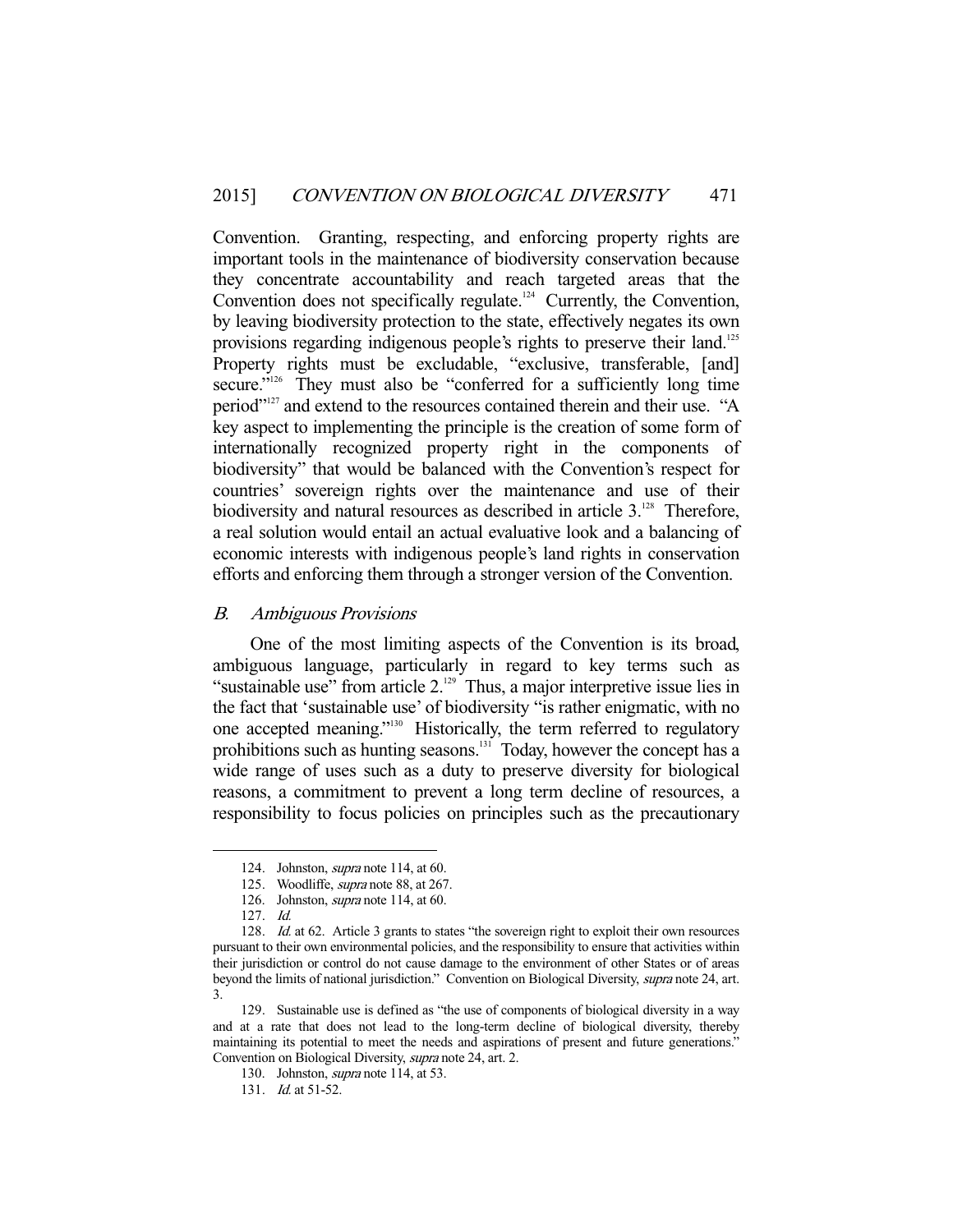principal and intergenerational equality, or an obligation to recognize the inherent importance of ecosystems as a whole.<sup>132</sup> Sustainable use manifests itself in the Convention through the provisions mandating EIAs, research and information sharing, and public participation.<sup>133</sup> Thus, sustainable use depends on good governance, policymaking, and transparency, 134 things that the Canal project lacks entirely. The Convention recognizes the need to provide a legal framework for the sustainable exploitation of resources, but gives no guidelines to follow in practice.<sup>135</sup>

 Inconsistent use of the terms within the text of the Convention only exacerbates the ambiguity.<sup>136</sup> For example, "[i]n some places, it speaks of the 'conservation and sustainable use of biodiversity,'"137 while in others the Convention mentions "'conservation of biological diversity and the sustainable use of its components,"<sup>138</sup> and, finally, in others "the sustainable use of biological resources."<sup>139</sup> The Convention thus leaves open for interpretation the relationship and synonymy of "conservation" and "sustainable use."<sup>140</sup> Further, "[t]he Convention, rather than conferring sovereign rights over a country's 'biological diversity,' confers these rights over a country's 'natural resources'; a term not defined in the Convention, nor for that matter in any of the other UNCED documents."<sup>141</sup> These inconsistencies imply a lack of comprehensibility on the part of the drafters to define the scope of the Convention in a useful and meaningful way. $142$ 

 This lack of clarity creates more questions of interpretation than it answers for national policymakers when tasked with determining whether the Convention promotes the management of natural resource exploitation for economic development or whether the ultimate goal is global conservation.<sup>143</sup> For the Canal project, it is unclear whether complete destruction for a tertiary purpose falls within the bounds of exploitation of natural resources for economic development or whether a

- 138. Id. (quoting Convention on Biological Diversity, supra note 24, pmbl., arts. 1-2).
- 139. Id. (quoting Convention on Biological Diversity, supra note 24, art. 10).
- 140. Johnston, supra note 114, at 56.

<sup>132.</sup> *Id.* at 52.

<sup>133.</sup> *Id.* at 56.

 <sup>134.</sup> Id.

<sup>135.</sup> Nayar & Ong, *supra* note 23, at 252.

 <sup>136.</sup> Johnston, supra note 114, at 56.

<sup>137.</sup> Id. (quoting Convention on Biological Diversity, supra note 24, art. 13).

<sup>141.</sup> *Id.* at 65.

<sup>142.</sup> *See id.* at 56.

<sup>143.</sup> Nayar & Ong, *supra* note 23, at 244.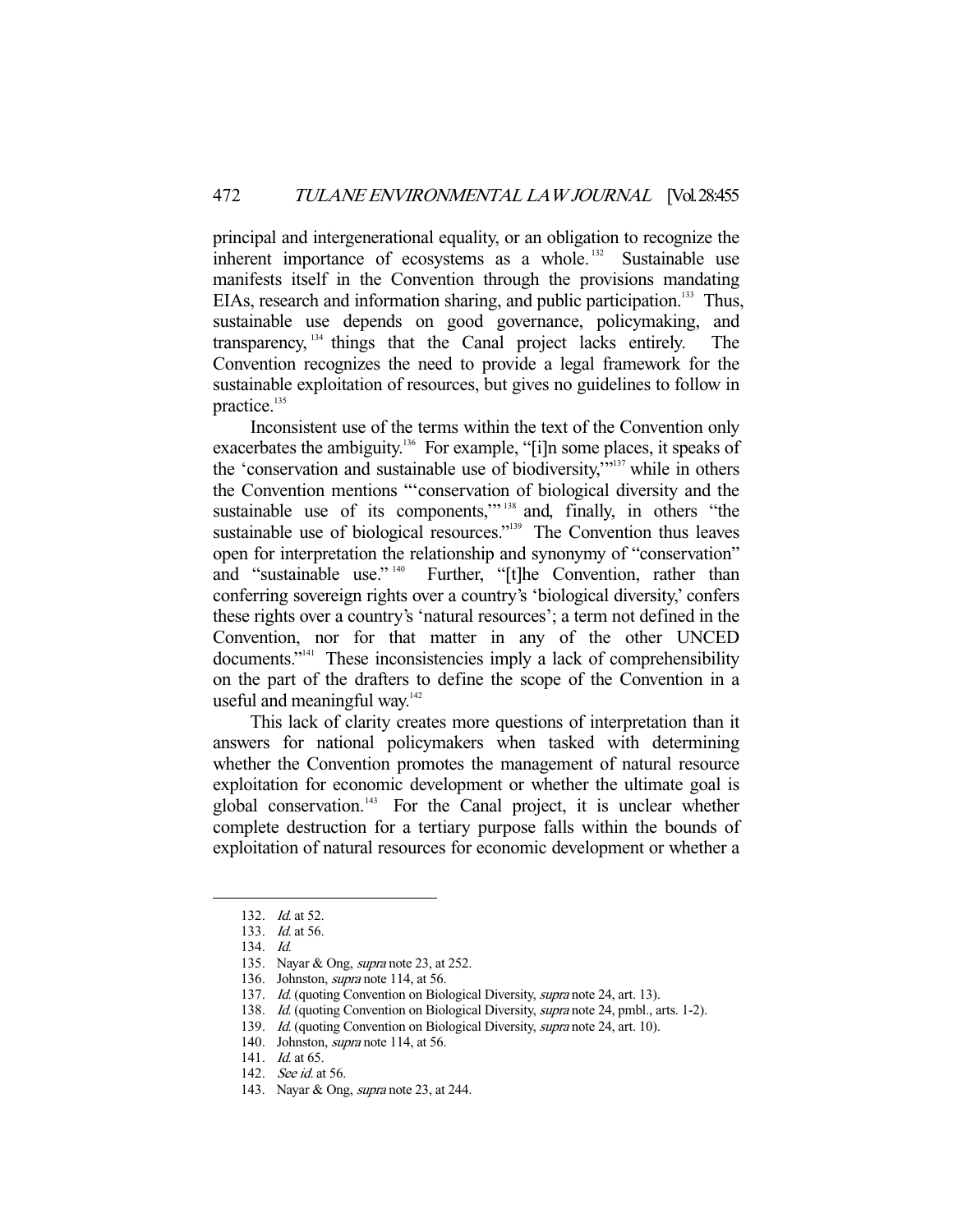higher duty exists to protect biodiversity. Under the shadow of these ambiguities, the Canal can move forward with little resistance.

 Other important concepts are not directly mentioned in the text of the Convention, but rather merely implied. They include "intergenerational equity, the precautionary approach, a biological basis for management and ecosystem management."<sup>144</sup> The absence of these specific concepts may speak louder than their tacit presence.<sup>145</sup> This absence implies that these concepts do not have to be considered in conjunction with biodiversity conservation. The broad and unspecific mandates for protective measures preference economic benefits of conservation, rather than inherent or potential values of conservation itself. While the Convention provides that parties adopt appropriate measures to preserve biodiversity, it gives no actual instruction.<sup>146</sup> Each party is merely mandated, without enforcement mechanisms, to adopt "appropriate measures" as it defines them to meet its particular goals. There are no benchmarks, specific tools, minimum standards of preservation, or concrete enforcement mechanisms. Therefore it is possible that Nicaragua may be applauded for conservation in some areas, while simultaneously facing no repercussions for the irreparable damage it does in others.

### C. Withdrawal and Weak Enforcement Provisions

 Generally, "[e]ven within the context of framework conventions, the normative content of the obligations are relatively weak and most of its provisions are little more than purely exhortatory."<sup>147</sup> The Convention is no exception. "[T]he Convention lacks the necessary detail to be capable of effecting specific activities or even in some respect providing any guidance."148 The Convention's only oversight body is the Conference of Parties (Conference), which is "entrusted with the task to review the implementation of the Convention."149 The Conference meets every two years, unless there is a need for an extraordinary meeting.<sup>150</sup> Article 23 establishes the functions and the tasks of the Conference, yet it fails to establish a protocol to deal with violations of the Convention when they occur. While the Conference establishes "protected areas" and monitors

23.

<sup>144.</sup> Johnston, *supra* note 114, at 55.

 <sup>145.</sup> See id.

<sup>146.</sup> See id. at 62.

<sup>147.</sup> *Id.* at 54.

<sup>148.</sup> *Id.* at 54-55.

<sup>149.</sup> Ragni, supra note 24, at 101; Convention on Biological Diversity, supra note 24, art.

 <sup>150.</sup> Conference of the Parties, supra note 42.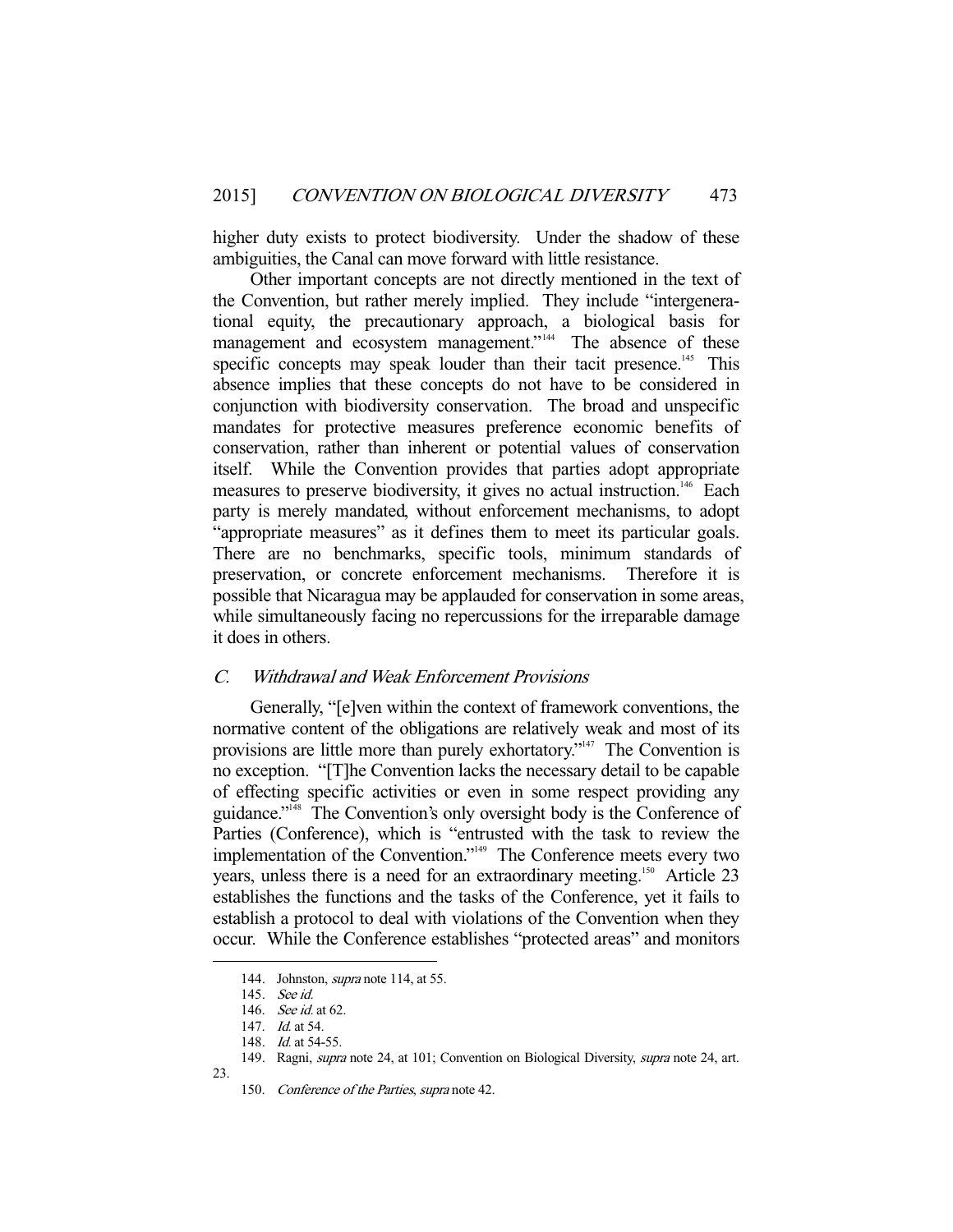country conservation plans, it does little in terms of actual enforcement.<sup>151</sup>

 For example, in Nicaragua's 2014 National Report on Biodiversity, the Ministry of the Environment and Natural Resources listed seventyfour protected areas, including those in the Canal Path.<sup>152</sup> The Report points to Nicaraguan laws passed between 2010 and 2013 that support Convention initiatives including Ley 807, "Ley de Uso y Conservación de la Diversidad Biológica," translated as the Law of Use and Conservation of Biological Diversity.<sup>153</sup> This law was passed with the objectives of conservation and sustainable use of existing biodiversity paying special attention to the indigenous communities, recognizing their rights of intellectual property in land maintenance, and respecting the traditions and customs in their local communities.<sup>154</sup> Additionally, the report cites Ley 833, which declared the Island of Ometepe a biosphere reserve.<sup>155</sup> What the report does not mention, however, is that these regulations were repealed in 2013 by the Canal Law. The Conference has taken no action to investigate this abrogation.

 Enforcement of state liability and compensation under the Convention has been minimal since its signing in  $1992$ <sup>156</sup> Under the Convention, states have the responsibility to comply with international environmental laws and are liable when harms cross boundaries.<sup>157</sup> Due to state sovereignty, enforcement actions against states for events that take place completely within their boundaries are difficult to pursue.<sup>158</sup> A state may, however, bring a claim against another nation that caused environmental damage to its natural resources.<sup>159</sup> However, there are no preventative measures to protect or stop harm in progress. Compensation is only available *after* a state can show that damages occurred to its biodiversity due to actions of another state.<sup>160</sup> Moreover, an enforcement action against a state for destroying its own biodiversity is essentially

<sup>151.</sup> Id.; see also Convention on Biological Diversity, supra note 24, art. 23.

 <sup>152.</sup> Ministerio del Ambiente y de los Recursos Naturales [Ministry of the Env't & Natural Res.], V Informe Nacional de Biodiversidad [V National Report on Biodiversity], CONVENTION ON BIOLOGICAL DIVERSITY 25-26 (June 2014), http://www.cbd.int/doc/world/ni/ni-nr-05-es.pdf.

 <sup>153.</sup> Id. at 48-49.

 <sup>154.</sup> Id. at 49.

 <sup>155.</sup> Id.

 <sup>156.</sup> See generally U.N. Executive Secretary, Liability and Redress Under the Convention on Biological Diversity, Review of Relevant International Legal Instruments and Issues for Consideration, U.N. Doc. UNEP/CBD/WS-L&R/2 (May 15, 2001) (addressing issues of dispute resolution under the Convention).

 <sup>157.</sup> Id. at 15.

 <sup>158.</sup> Id. at 3.

 <sup>159.</sup> Id. at 16.

<sup>160.</sup> Convention on Biological Diversity, *supra* note 24, art. 14 (emphasis added).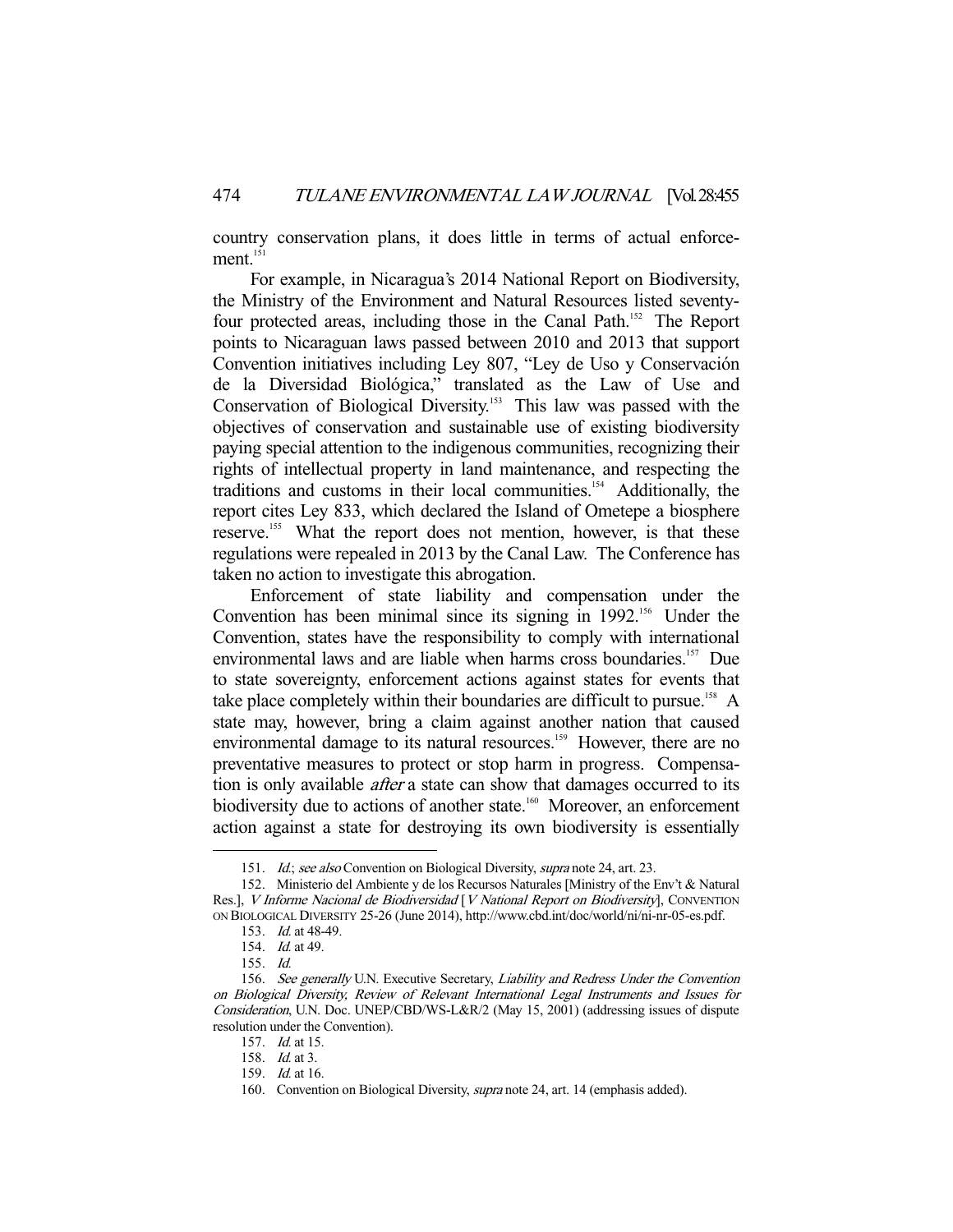institutionally impossible under the terms of the Convention because all the claims must be submitted to arbitration.<sup>161</sup>

 Finally, article 38 allows parties to withdraw from the Convention at any time after two years from the date from which the Party ratified the agreement.<sup>162</sup> A withdrawing party must simply give written notice to the Secretary-General of the United Nations, who serves as the Depositary for the Convention.<sup>163</sup> Not only does this withdrawal remove the Party from its benefits and obligations under the Convention, but also from any Protocols.<sup>164</sup> In the context of the Canal, even if an enforcement action was possible, Nicaragua and/or China could simply withdraw from the Convention about one year before any action is taken. This means that at the slightest suspicion of a legal claim, either country could simply move to withdraw from the Convention and avoid liability completely.

## IV. THE INTEROCEANIC CANAL: EXPOSING THE CONVENTION'S PROCLIVITY TO INADEQUACY

 The clear and stated purpose of the Convention is "the conservation of biodiversity, [and] the sustainable use of its components," and parties agree to "[i]ntegrate consideration of the conservation and sustainable use of biological resources into national decision-making."<sup>165</sup> The Canal will impact protected rain forests, biosphere reserves, endangered species, freshwater resources, delicate coastlines, and indigenous people's rights to the land. While the exact scale of the impact may currently be under debate, there is no denying that effect on these ecosystems will be widespread and inevitable. Nicaragua, by allowing and encouraging such a megaproject, is likely violating its promise to "integrate consideration of conservation . . . into national decision-making." 166 Further, it is unclear what measures and policies will be in place to ensure the protection of biodiversity as the Canal and its subsidiary projects proceed.

 The Convention notes, however, that states have "the sovereign right to exploit their own resources pursuant to their own environmental policies"167 and that economic development and poverty eradication are the primary and "overriding priorities of developing countries."168 Given

 <sup>161.</sup> Id. art. 27, annex II.

 <sup>162.</sup> Id. art. 38.

 <sup>163.</sup> Id. arts. 38, 41.

 <sup>164.</sup> Id. art. 38.

 <sup>165.</sup> Id. arts. 1, 10.

 <sup>166.</sup> Id. art. 10.

 <sup>167.</sup> Id. art. 3.

 <sup>168.</sup> Id. pmbl.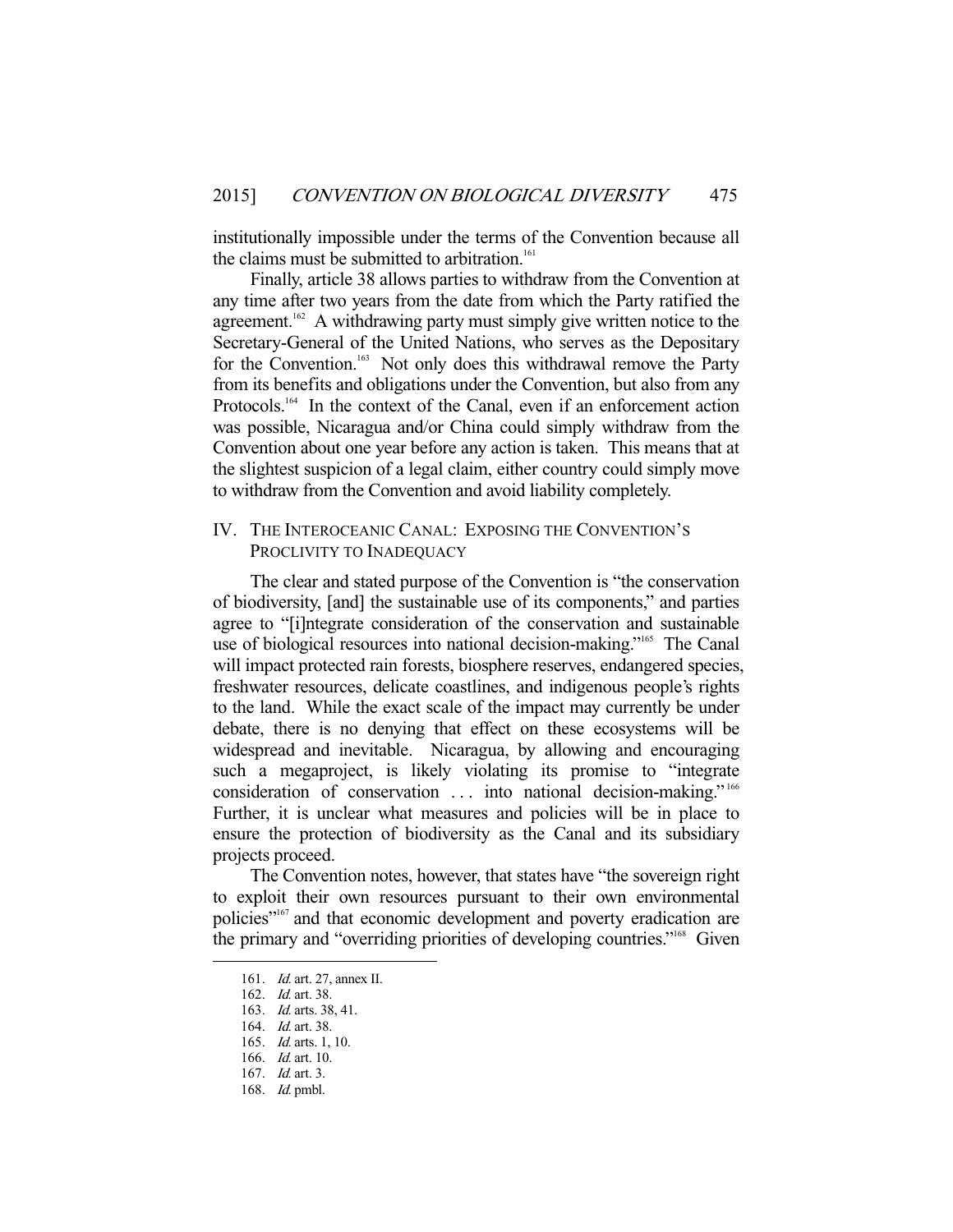that the majority of diverse and delicate ecosystems are found within the borders of developing countries,<sup>169</sup> these provisions put the very purpose of the Convention at risk in the name of economic growth and development. They essentially negate the objectives of the Convention by allowing biodiversity protection to take a backseat to development, instead of encouraging a means to meet both ends simultaneously. The proposed Canal is a concrete example of the Convention's failure in this regard. The mere glimmer of hope that this project will launch Nicaragua out of poverty is enough to justify the project under this concession.

 Moreover, the Convention's broad ambiguous language allows states to take harmful actions that are not expressly prohibited. Without clear definitions of "sustainable use," "conservation," or "natural resources," states are left to mold these terms to best fit their own policy goals with little resistance. Additionally, the incentive measures are definitively based on a contracting state's interpretation of these terms, $170$ leaving implementation, regulation, and enforcement to further its own policy objectives. The ambiguous terms lead to exploitation and a sense of entitlement for states to value their resources for only economic growth, rather than for conservation.

 It can be argued, however, that the exploitation of biodiversity and natural resources is not the same thing as destruction. The Convention stresses resource use and exploitation for economic gain. Destruction for a tertiary purpose, however, seems to fall outside of this allowance. In the case of the Canal, the destruction of natural resources is not directly related to the ultimate "use" of the resources, but rather complete annihilation for another end. Thus, construction of infrastructure to benefit a foreign corporation falls outside of the scope of the concessions given to developing countries to prefer economic growth to preservation.

 Additionally, the project will likely violate the property rights, human rights, and rights of indigenous people and local farmers who will be displaced by the Canal route. Ultimately, the Convention promises what it cannot provide. It mandates protections and values with no means for support or enforcement. The articles mandate the parties to protect and value its human resources to conserve biodiversity, but allow local laws to dominate. State sovereignty permits each country to define its own commitment to the Convention. The Canal Law allows HKND complete rein over some of the world's most precious ecosystems and the

<sup>169.</sup> Nayar & Ong, *supra* note 23, at 235.

 <sup>170.</sup> Convention on Biological Diversity, supra note 24, art. 11.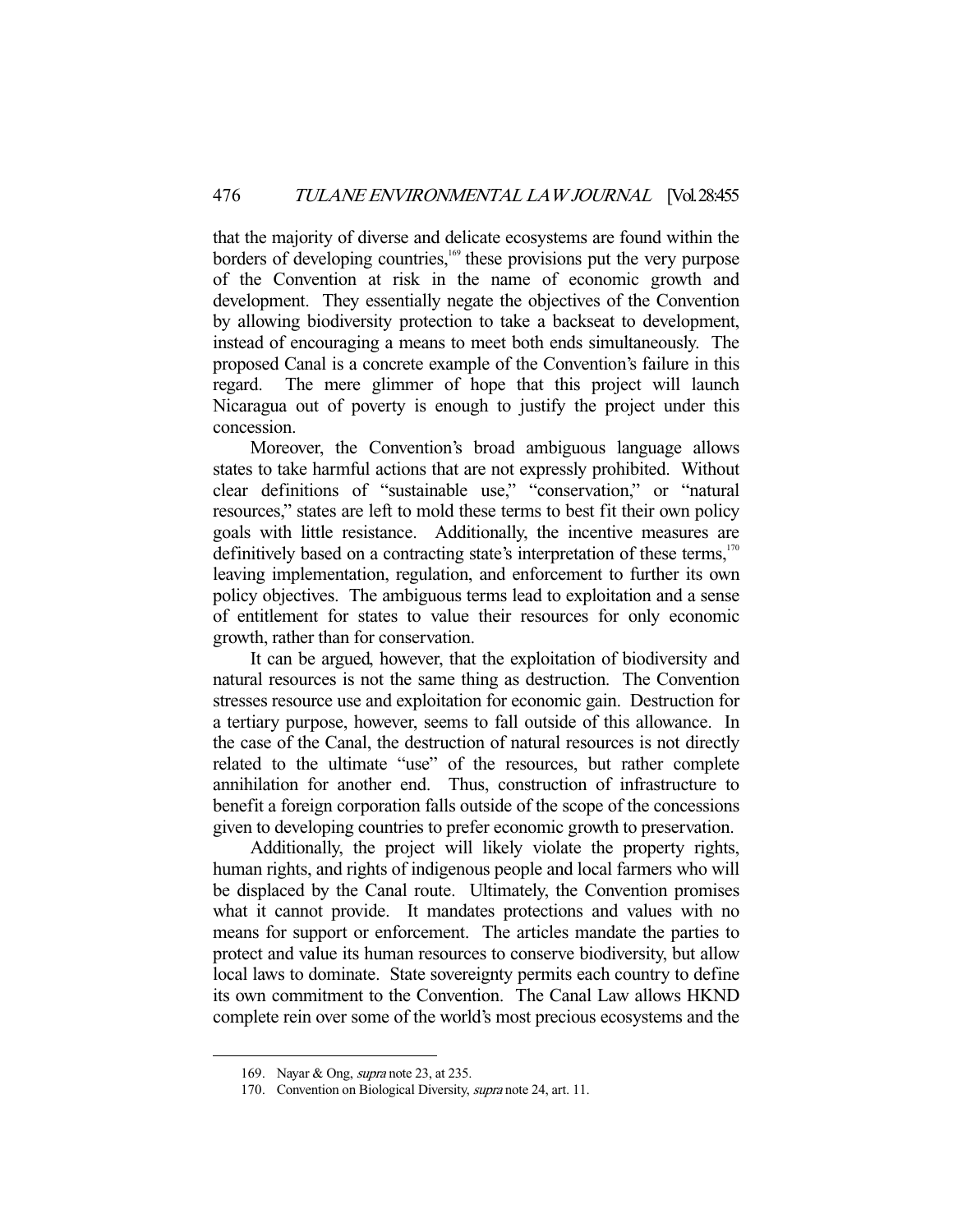right to displace Nicaraguan nationals.<sup>171</sup> Despite telling Nicaragua what it should and should not do, the Convention does little to discourage such policy decisions.

 Finally, the incentive, enforcement, and withdrawal provisions of the Convention prove that the agreement functions less as a binding international commitment, and more as a general guidance document. The agreement does not hold parties accountable for its provisions or even require a commitment to national laws passed to carry out its purpose. The Convention will likely not be able to prevent damage to the delicate ecosystems in and around the new Canal zone, nor to ensure justice for the people who live there. That a party to the Convention can commit such a multidimensional violation under the Convention sets a dangerous precedent for other parties and may further hinder the main objective of conservation of biological diversity.

# V. POLICY SUGGESTIONS: A STRONGER CONVENTION FOR THE NEXT **GENERATION**

 The Convention was drafted and ratified over twenty years ago. After twenty years of experience and knowledge, the time has come for a stronger version of the Convention to carry through the commitment recognizing biodiversity as a "global asset of tremendous value to present and future generations."172 A stronger Convention must recognize the complicated web of "relationships and interests involved . . . between governments and indigenous people as well as between the latter and non-governmental organisations and private commercial firms." <sup>173</sup> Preservation of biodiversity could lead to substantial economic benefits, both nationally and internationally, in the fields of agriculture and medicine<sup>174</sup> that could give developing countries and the global community additional incentives toward conservation. An ideal revision would include the goals and input of the developing world, rather than concessions allowing them to pursue other priorities. With the majority of biodiversity within their borders, developing countries are its greatest keepers and protectors. Incorporating their policy goals and input would likely lead to higher participation and cooperation under the Convention.

 <sup>171.</sup> Ley No. 840, 14 June 2013, Ley Especial para el Desarrollo de Infraestructura y Transporte Nicaragüense Atingente a El Canal, Zonas de Libre Comercio e Infraestructuras Asociadas [Special Law for the Development of Nicaraguan Infrastructure and Transportation Regarding the Free Trade Zones and Associated Infrastructure in the Canal Zone] art. 12, LA GACETA, DIARIO OFICIAL [L.G.], 14 June 2013 (Nicar.).

<sup>172.</sup> History of the Convention, supra note 1.

<sup>173.</sup> Woodliffe, supra note 88, at 267.

<sup>174.</sup> See Freestone, *supra* note 79, at 93.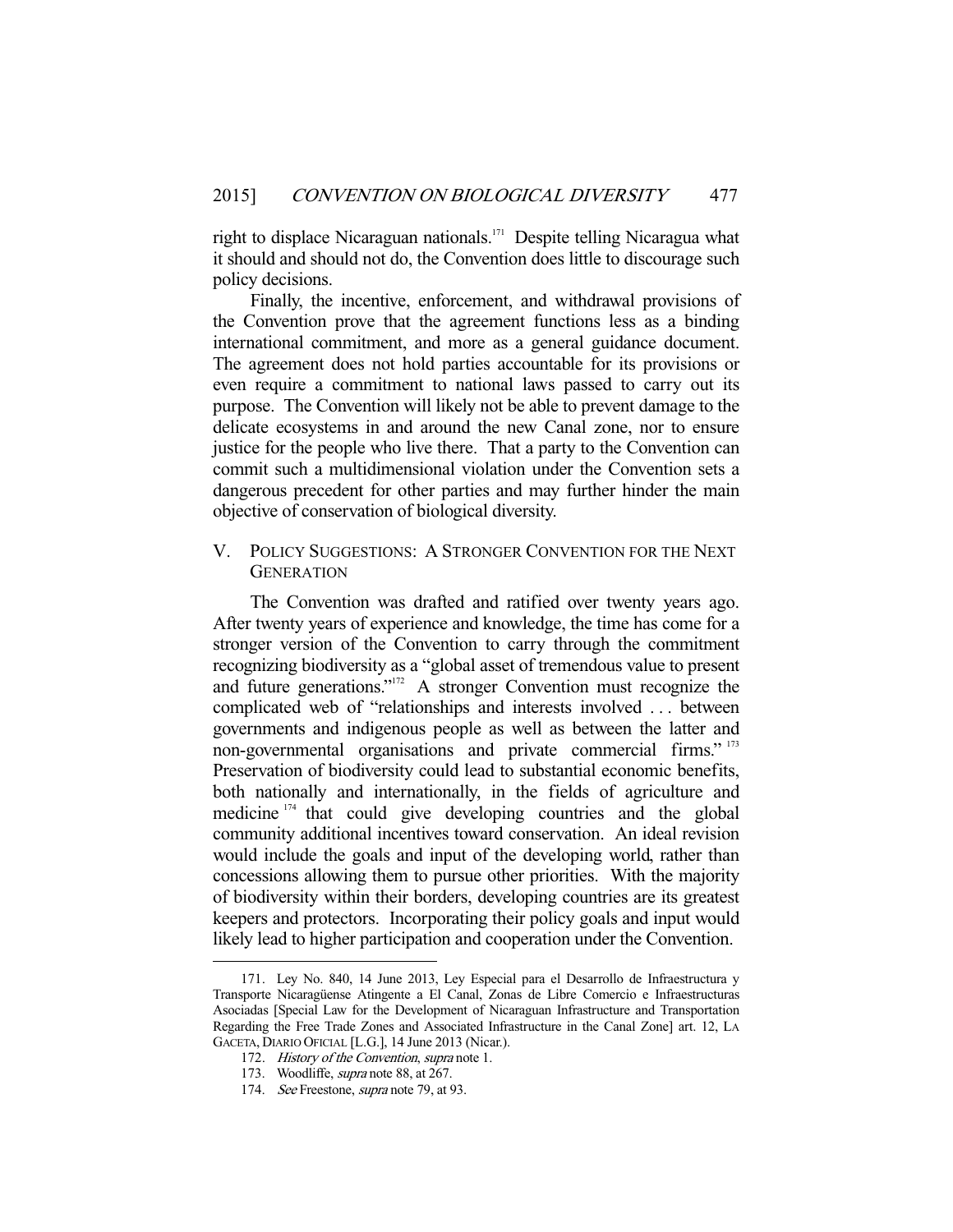Additionally, the Conference of parties could take a more active role in monitoring compliance with the Convention. For example, they could review EIAs for large projects, especially if the project could compromise an existing biosphere or protected area previously established under the Convention. They could also request proof of public participation and enforcement of property rights, and require a minimum level of transparency for high-risk projects. While a permitlike program may be too formal for an international agreement, a concrete indicator would be useful to signal to the other parties that due care was taken to ensure the highest standard of protection of biodiversity as large projects move forward. Further, it is likely that countries, especially developing countries, would respond more positively to incentives to preserve biodiversity rather than after-the-fact punitive measures. 175 These incentives could be in the form of increased information sharing, financial gain from ecotourism initiatives, and funding for increased research of delicate areas.

 Finally, a stronger Convention would include clearer definitions of key terms such as "sustainable use" and "conservation" defining boundaries and baselines. While an extremely specific definition could cause just as much ambiguity as the current broad one, a definition that includes baselines and benchmarks would still leave room for states to fill in the implementation gaps while providing more guidance. Based on the priorities of the current Convention, a stronger Convention could emphasize technological innovations such as biotechnological and medical advances,  $176$  while prohibiting activities such as complete destruction for unrelated infrastructure. Providing such guidelines would limit damage of biodiversity without infringing on state sovereign decision-making. These adjustments would provide a forum for increased participation and enforcement to reach the ultimate objective of global biodiversity conservation.

#### VI. CONCLUSIONS

-

 There is no doubt that the proposed Interoceanic Canal will wreak ecological disaster and destroy numerous protected ecosystems and species. If the project goes forward as planned, Nicaragua will likely violate provisions of the Convention regarding public participation, indigenous populations, and its responsibility to protect delicate and protected ecosystems. It is still to be seen whether the parties to the

 <sup>175.</sup> Johnston, supra note 114, at 60, 63-64.

<sup>176.</sup> See Freestone, *supra* note 79, at 94.